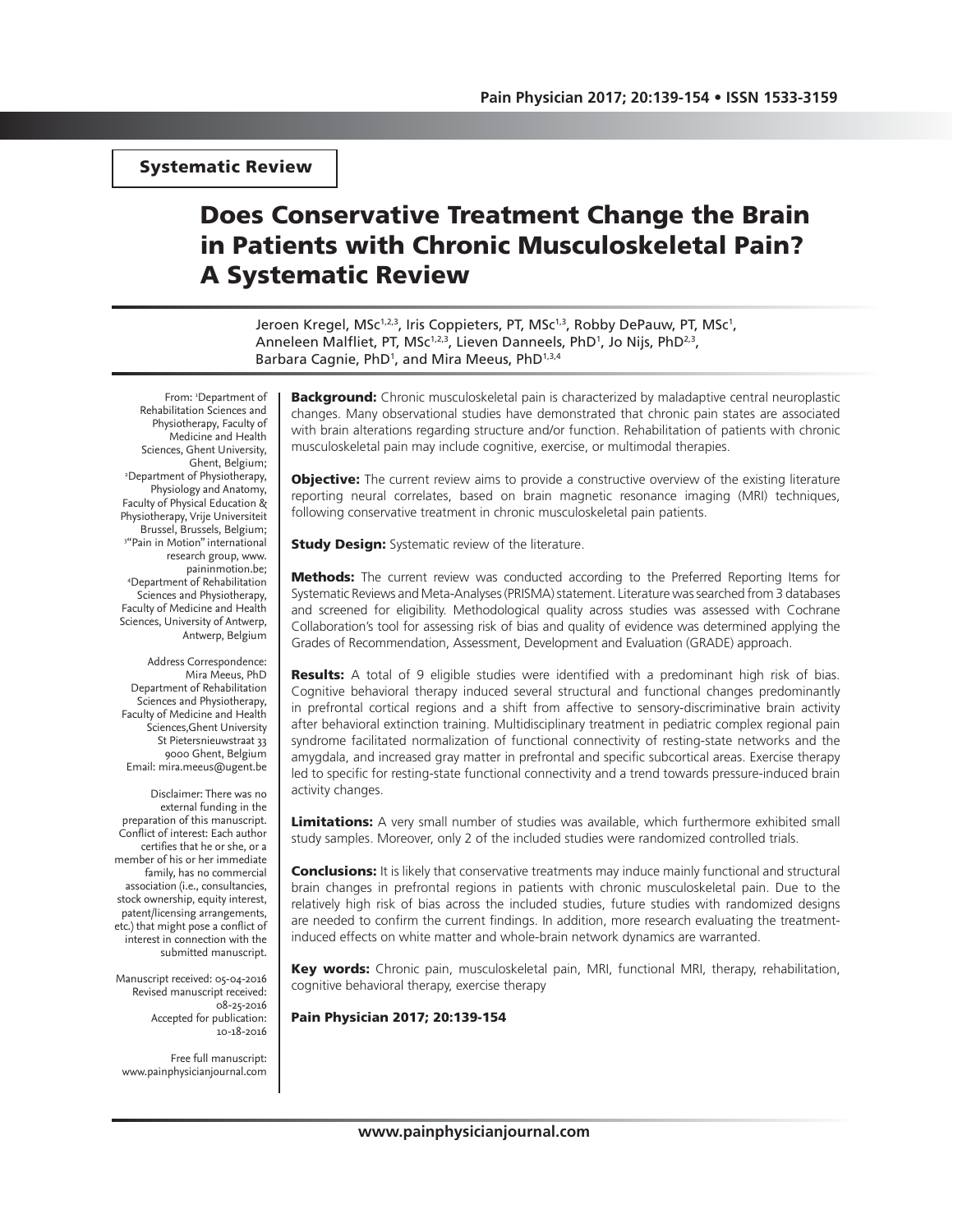**Research regarding pain perception has progressed through the recent decades.<br>
Old theories of merely passive transmission from peripheral structures to the cortex have been** progressed through the recent decades. Old theories of merely passive transmission abandoned, while the current view on pain perception yields a dynamic process, influenced by the effects of past experiences (1). Within this perspective, it is recognized that pathological pain states involve central neuroplasticity. Maladaptive neuroplasticity is also a prominent characteristic in the etiology of chronic musculoskeletal pain. The amount of research focusing on structural and/or functional brain alterations regarding chronic pain is increasing. Certain brain regions known to be active in pain processing exhibit morphological alterations in chronic pain patients compared to pain-free healthy people. Still, results remain inconclusive regarding the direction of these gray matter alterations (decrease or increase) in many specific brain regions (2,3). One of these brain regions, the dorsolateral prefrontal cortex (DLPFC), received particular interest due to its role in controlling pain perception by modulation of cortico-subcortical and cortico-cortical pathways (4). Gray matter volume or thickness of the DLPFC was shown to be decreased in multiple cross-sectional studies comparing chronic low back pain, fibromyalgia, and complex regional pain syndrome (CRPS) patients with healthy controls (5-9). In general, gray matter decreases are often associated with longer pain duration across chronic pain populations (5,10,11). On the other hand, gray matter increases were also documented, indicating that the interrelationship between chronic pain and brain morphology may not be a one-dimensional association, and comorbidities of chronic pain, including fatigue and cognitive and emotional impairments should be taken into account (12).

Besides structural changes, functional reorganization is also increasingly documented in several chronic pain populations. The corresponding brain imaging technique, functional magnetic resonance imaging (fMRI), is based on the blood oxygen level dependent (BOLD) signal, which measures inhomogeneities in the magnetic field due to changes in the level of oxygen in the blood (13). Since neural activity requires a hemodynamic response, the BOLD signal is considered a surrogate measure of neural activity. The specific regional activity in chronic pain states is supposed to be different from the brain areas active in acute pain processing. In a study that evaluated brain activations as a result of spontaneous pain intensity fluctuations in

patients with chronic back pain, activation of the medial prefrontal cortex corresponded with high intensity pain (14). This area was not activated during thermal pain induction, indicating a substantial contribution of emotion-related circuitry to the chronic pain state. This was furthermore confirmed in a longitudinal study, where brain activity in acute/subacute back pain was limited to regions involved in acute pain processing, whereas activity in persistent back pain increased over time towards emotion-related circuitry (15).

Parallel to the morphological and functional connectivity changes, resting-state brain activity is also altered in chronic pain patients. In resting-state fMRI, which measures the functional connectivity in a taskfree state, brain areas that have a strong temporal, lowfrequency correlation can be identified (16). Restingstate fMRI may be a particularly convenient technique in evaluating chronic pain states. It gives insight in global brain network dynamics, which is relevant since chronic pain-related neuroplasticity may not be limited to individual brain regions. A specific network of brain areas that is active in this task-free state, the default mode network, has been shown to be disrupted in multiple chronic pain states (17-20).

The knowledge on brain alterations in chronic pain becomes particularly interesting when the ability of translating it into clinical practice arises. Regarding therapy, several conservative treatment methods are available for the rehabilitation of chronic musculoskeletal pain disorders. A common applied treatment is cognitive behavioral therapy (CBT). The usage of the term CBT varies widely and the therapy content may include self-instructions, relaxation or biofeedback, development of coping strategies, changing maladaptive beliefs about pain, and goal setting (21). A Cochrane meta-analysis concluded that CBT treatment for chronic pain resulted in reduced disability and catastrophizing and a small effect for pain (22). Second, the benefits of exercise therapy are well known for patients with chronic pain. Acute effects of exercise interventions for chronic pain patients show conflicting results regarding the activation of endogenous pain inhibition (23). Nevertheless, the long-term responses to exercise therapy seem to be effective for a wide variety of chronic pain diagnoses (24). A third and promising treatment strategy is pain neuroscience education, which focusses on reconceptualizing the patient's perception of pain by teaching about the role of the hypersensitivity of the central nervous system in causing their presenting symptoms (25). An effective treatment of chronic pain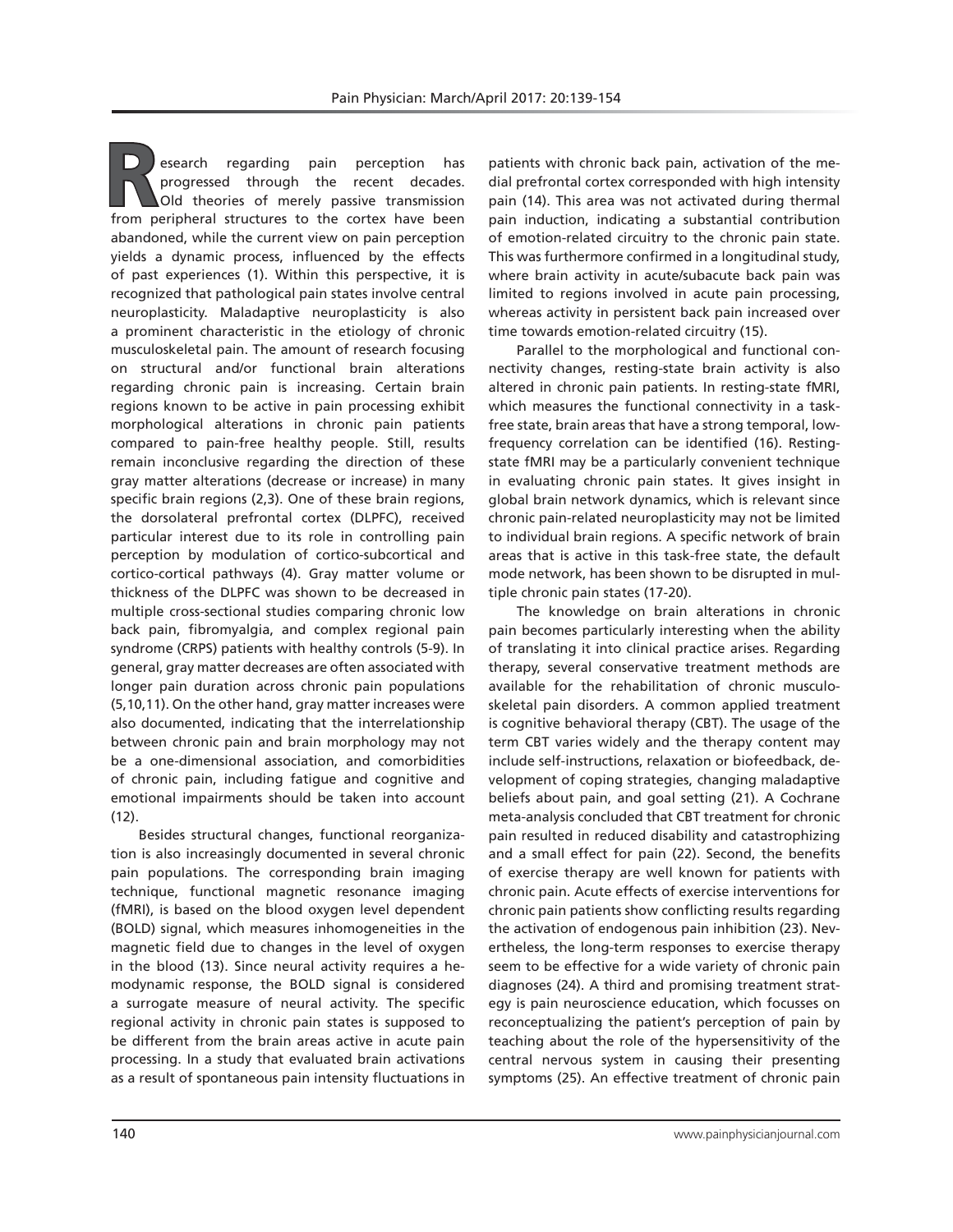may be multimodal, including several of the aforementioned approaches or other treatments.

Added to the knowledge about brain alterations and the effectiveness of different treatment strategies, increasing research has been conducted regarding the effects of treatment on these neural correlates in chronic pain. A constructive overview of current evidence is however lacking. Insight in these effects is crucial to understand the mechanism of chronic pain and its treatment. This way, we may increase the knowledge on the direction and reversibility of the relationship between chronic pain and brain changes and how to approach chronic pain patients. The aim of this systematic review was therefore to provide a constructive overview of the existing literature reporting neural correlates, based on brain MRI techniques, following conservative treatment in chronic musculoskeletal pain patients. Corresponding associations with clinical measures of changes in pain, disability, and psychosocial correlates were furthermore evaluated.

#### **METHODS**

#### Information Sources and Search Strategy

The current review was conducted in accordance with the Preferred Reporting Items for Systematic Reviews and Meta-Analyses (PRISMA) statement (26). An extensive search of the online databases PubMed (www. ncbi.nlm.nih.gov/pubmed), Web of Science (www.webofknowledge.com/), and Embase (www.embase.com) was conducted in October 2015. The search strategy was based on the Population, Intervention, Comparator, Outcome (PICO) framework and was conducted to find studies evaluating the effect of conservative treatment approaches (I) on changes in brain structure and function, assessed with MRI techniques (O) in chronic musculoskeletal pain patients (P), compared to no treatment, passive information provision, or patients compared with pain-free healthy controls (C). The following search terms were used for each of the databases: chronic pain AND (brain OR cortex OR insula OR amygdala OR thalamus) AND ("diagnostic imaging" OR medical imaging OR MRI OR fMRI OR morphology OR DTI OR neuroimaging) AND (mirror therapy OR exercise therapy OR "Electric Stimulation Therapy" OR electrical stimulation OR physical therapy OR psychotherapy OR behavioral therapy OR cognitive therapy OR psychological treatment OR education OR exercise OR physical activity OR physical treatment) AND (brain AND (treatment outcome OR change\* OR altered OR alteration\* OR reduction\* OR amelioration OR increase\* OR treat-

ment effect)). If available, corresponding MeSH terms were added for each search term in PubMed.

#### Eligibility Criteria and Study Selection

To be included, studies had to meet the following inclusion criteria: (1) the study sample was human, not animal; (2) patients were diagnosed with a chronic musculoskeletal disorder; (3) a comprehensive combination of conservative physical, psychological, or exercise therapy was conducted; (4) at least one structural or functional brain MRI technique was used; (5) articles had to be written in English, Dutch, or German; (6) fulltext articles of original research had to be available; and (7) reviews, systematic reviews, or meta-analyses were not allowed. If not fulfilling each of the inclusion criteria, a study was not considered for inclusion.

Study selection was performed in 2 screening phases: Inclusion criteria were applied to title and abstract in the first phase and on the full-text for the remaining studies. Reference lists of included studies were furthermore screened to control for potentially eligible studies not identified by the predefined search strategy.

#### Qualification of Searchers and Raters

Study selection was performed by J.K., a PhD candidate working on rehabilitation in chronic neck and low back pain. Study selection was supervised by M.M. and B.C., both PhDs experienced in pain research and conducting systematic reviews in the field of chronic pain. Methodological quality was independently assessed by J.K. and I.C., and discussed afterwards until consensus was reached. In cases of disagreement, the opinion of a third reviewer (M.M.) was requested to reach a decision.

#### Data Items and Collection

Important information from each study was selected and reported in an evidence table (Table 1). The evidence table is composed of the following items: (1) study, (2) patient group characteristics, (3) control group characteristics, (4) experimental intervention, (5) Control interventions, (6) Evaluations, (7) Outcomes, (8) Main MRI findings, and (9) associations with clinical measures.

# Risk of Bias in Individual Studies and Quality of Evidence

The Cochrane Collaboration's tool for assessing risk of bias was used to assess the methodological quality of each included study (http://handbook.cochrane.org/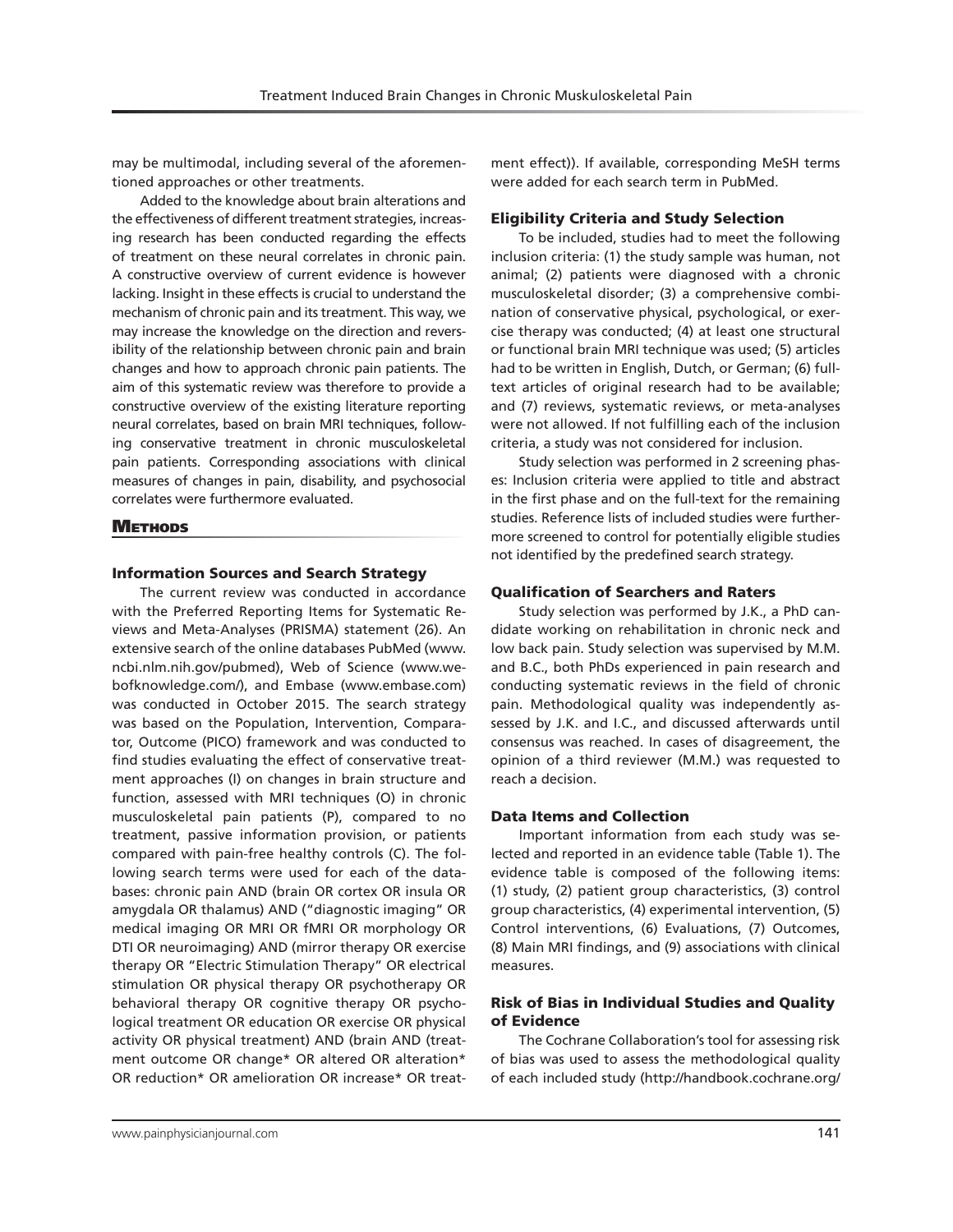chapter\_8/8\_assessing\_risk\_of\_bias\_in\_included\_studies.htm). In this tool, the following domains were assessed: (1) the randomization process, (2) treatment allocation, (3) blinding of participants and personnel, (4) blinding of outcome assessors, (5) completeness of the outcome data, (6) reporting of results, and (7) other sources of bias. Since the current tool was developed to assess risk of bias in randomized controlled trials (RCTs), item 7 was specified to detect selection bias in cohort studies. This was done by examining the procedures of recruitment of patients and controls, diagnosis of patients, and history of disease in healthy controls. Each study was examined on each of the 7 domains and considered a low risk of bias, unclear risk of bias, or high risk of bias.

After clustering the results based on relevant outcome measures, interventions, or subpopulations, the quality of evidence was determined by applying the Grades of Recommendation, Assessment, Development and Evaluation (GRADE) approach (27). This procedure of grading the quality of a body of evidence for a specific outcome is characterized by assigning a quality rating based on the study designs (ranging from very low quality of evidence for case reports to high quality of evidence for RCTs), which can either be downgraded or upgraded by several factors.

# **RESULTS**

# Study Selection

A total of 749 records were identified through the database search. Following 2 consecutive screening phases on title/abstract and full text, 7 eligible studies remained. After hand searching the reference lists of the identified articles, 2 more eligible articles were identified for inclusion, resulting in a total of 9 studies. The corresponding flowchart is shown in Fig. 1.

## Risk of Bias

Detailed information on the individual risk of bias can be found in Fig. 2. The raters agreed on 90.3% (65 of 72 items) of the items. Of the 9 included studies (28-36), 2 studies were RCTs and 7 studies were controlled cohort studies. The RCTs provided insufficient information about the allocation concealment. All studies exhibited a high risk of bias for the lack of blinding participants and personnel. Only one study specified clearly that outcome assessors were blinded. The cohort studies shared a common high risk of bias regarding their study design and thus resulting in negative scores on random

sequence generation and allocation concealment. The item "incomplete outcome data" was graded a low risk of bias in 8 out of 9 studies.

## Study Characteristics

The number of patients in each study varied from 10 to 25 patients. In 2 studies, only women were included (30,32), whereas the other studies included both men and women. Another 3 studies included pediatric patients (28,35,36). The mean age of the patient population in all included studies was 36.9 years and the mean age ranged from 13.5 years to 52.1 years.

Individual study results were clustered based on treatment type and corresponding MRI outcomes. A total of 4 studies reported brain changes following CBT: 2 RCTs looked at resting-state fMRI (29) and pain-induced fMRI (32), one cohort study evaluated the changes in structural gray matter (34), and a single cohort study evaluated the effects of behavioral extinction training with pain-induced fMRI (31). One research group, focussing on rehabilitation of pediatric CRPS, conducted 3 studies in which a multidisciplinary treatment, consisting of physical, occupational, and psychological (CBT) therapy was performed (28,35,36). Becerra et al (28) evaluated the changes in multiple resting-state networks pre-to-post-treatment, Simons et al (36) investigated functional connectivity changes, and Erpelding et al (35) looked at gray matter morphological changes as well as functional connectivity changes. Lastly, 2 studies applied exercise therapy; Flodin et al (30) evaluated the effects of exercise therapy with resting-state fMRI within fibromyalgia patients and Micalos et al (33) evaluated the effects of exercise therapy with pressureinduced fMRI in chronic musculoskeletal pain patients.

# Cognitive Behavioral Therapy

# *Resting-state and Pain-induced fMRI*

Shpaner et al (29) found changes in the anterior default mode network functional connectivity with the amygdala and periaqueductal gray (PAG) and increased functional connectivity of the basal ganglia with the right somatosensory cortex following CBT, compared with an educational materials intervention in patients with chronic musculoskeletal pain. Jensen et al (32), on the other hand, showed that patients with fibromyalgia exhibited no differences in pain-induced activation pre-treatment, yet an increased pain-evoked activation was found in the prefrontal cortex following CBT, compared with waiting list controls. These fMRI studies ap-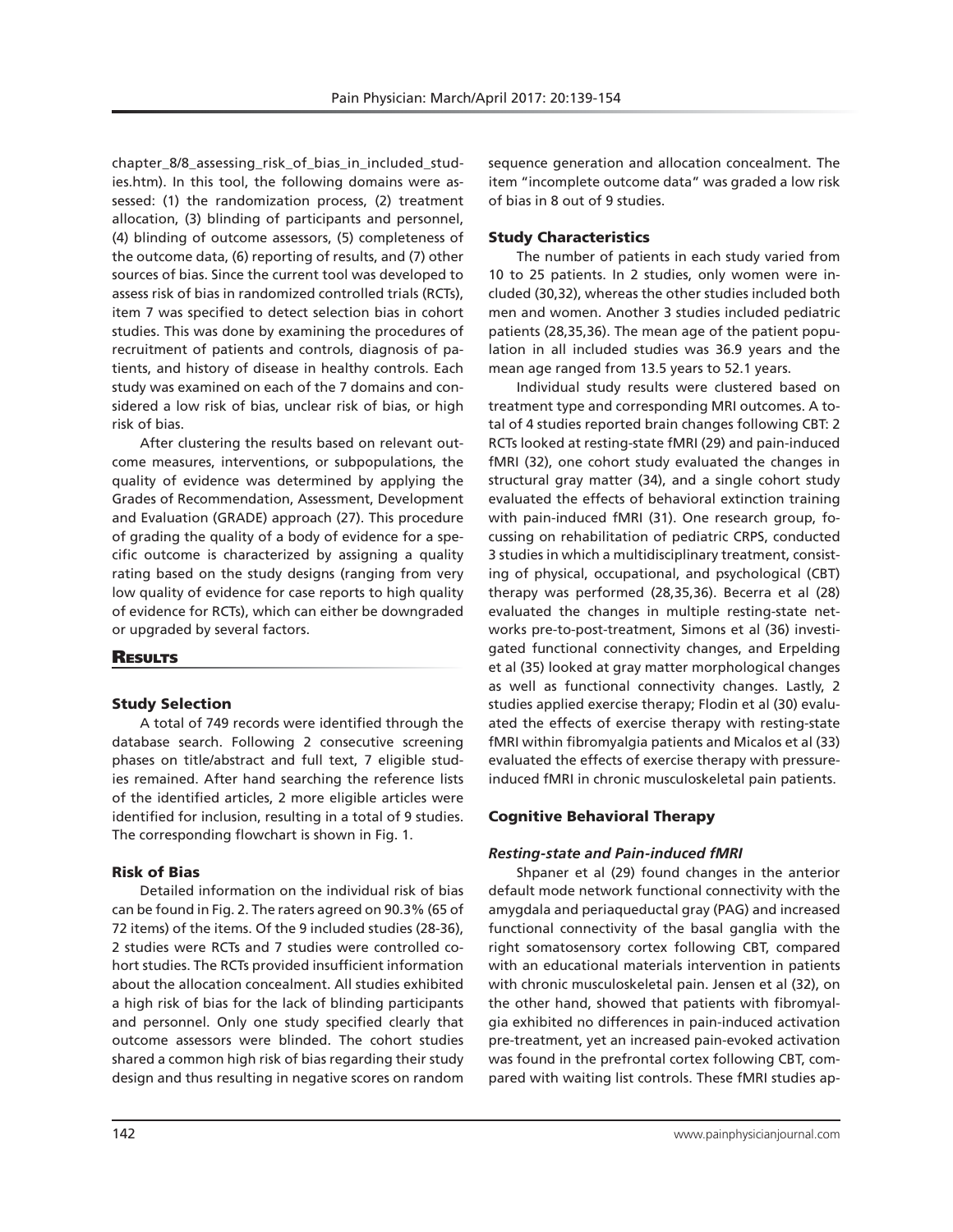|                          | <b>Associations with</b><br>clinical measures |         | post-treatment for DMN, SN,<br>FC in brain networks pre- to<br>Correlations of VAS with<br>psychophysical, functional<br>disability, motor function,<br>No differences in LFPN.<br>CEN, SMN, RFPN, Cer.<br>In parallel, significant<br>depressive, and anxiety<br>improvements in                                                                                                                                                                                                                                             | management, pain symptoms,<br>pain experience, self-efficacy<br>coping with symptoms, pain<br>changes correlated with total<br>measures of self-efficacy for<br>passive coping, self-efficacy<br>Treatment-related fALFF<br>perceived family disability,<br>changes correlated with<br>Treatment-related FC<br>for pain management.<br>for pain management,<br>total pain symptoms. | Treatment-related decrease<br>amygdala with fear of pain.<br>amygdala with motor- and<br>of fear of pain correlated<br>No correlations for l./r.<br>cingulate, frontal areas.<br>somatosensory, cortex,<br>No correlations for r.<br>with decreased FC of<br>amygdala, NRS11.                                                                                                                                                                                                                                                                                                                                                                                                                                                                                                                                                                                                                                                                                                                                                                                                    |
|--------------------------|-----------------------------------------------|---------|-------------------------------------------------------------------------------------------------------------------------------------------------------------------------------------------------------------------------------------------------------------------------------------------------------------------------------------------------------------------------------------------------------------------------------------------------------------------------------------------------------------------------------|-------------------------------------------------------------------------------------------------------------------------------------------------------------------------------------------------------------------------------------------------------------------------------------------------------------------------------------------------------------------------------------|----------------------------------------------------------------------------------------------------------------------------------------------------------------------------------------------------------------------------------------------------------------------------------------------------------------------------------------------------------------------------------------------------------------------------------------------------------------------------------------------------------------------------------------------------------------------------------------------------------------------------------------------------------------------------------------------------------------------------------------------------------------------------------------------------------------------------------------------------------------------------------------------------------------------------------------------------------------------------------------------------------------------------------------------------------------------------------|
|                          |                                               |         | symptoms.                                                                                                                                                                                                                                                                                                                                                                                                                                                                                                                     |                                                                                                                                                                                                                                                                                                                                                                                     |                                                                                                                                                                                                                                                                                                                                                                                                                                                                                                                                                                                                                                                                                                                                                                                                                                                                                                                                                                                                                                                                                  |
|                          | Main MRI findings                             |         | Pre-to-post-treatment FC changes within patients<br>are shown in the next column as these were<br>No pre-to-post FC differences found in HC<br>encompassed in the correlational analyses.<br>Post-treatment differences with HC:<br>$\bullet \downarrow$ FC in SN, DMN, SMN, LFPN<br>Pre-treatment differences with HC:<br>$\bullet$ $\uparrow$ FC in SN, CEN, DMN, RFPN<br>$\bullet$ Both $\downarrow$ & $\uparrow$ FC in CEN, RFPN<br>$\bullet$ Both $\downarrow$ & $\uparrow$ FC in SMN<br>$\bullet \downarrow$ FC in LFPN | No $\downarrow$ FC between DMN and l. amygdala, dorsal PAG in control intervention<br>$\bullet\;\mathrel{\mathop{\downarrow}\,}$ FC between anterior DMN and amygdala,<br>Pre-to-post-treatment changes with control<br>$\bullet$ $\uparrow$ fALFF in cerebellum, PCC<br>$\bullet$ $\uparrow$ FC between BG and r. S2<br>intervention:<br>PAG                                       | cingulate, basal ganglia, bilateral thalamus, bilateral<br>$\bullet$ $\hat{\top}$ FC between l. amygdala and prefrontal cortex,<br>$\bullet\,\bigstar$ FC between l. amygdala and prefrontal cortex,<br>$\bullet$ No $\downarrow$ FC r. amygdala or $\uparrow$ FC bilateral amygdala<br>$\bullet$ $\uparrow$ FC between r. amygdala and r. parietal lobe, r.<br>Pre-to-post-treatment changes in pediatric CRPS:<br>bilateral anterior insula, lobule IX of cerebellum<br>$\bullet$ No $\uparrow$ FC for r. amygdala or $\downarrow$ FC for bilateral<br>motor cortex, parietal lobe, bilateral cingulate,<br>motor cortices, parietal lobe, bilateral middle<br>$\bullet\,\textcolor{red}{\downarrow}$ FC between l. amygdala and l. precuneus,<br>$\bullet$ $\uparrow$ FC between l. amygdala and r. thalamus,<br>occipital lobe, temporal lobe, r. cerebellum<br>$\bullet$ No regions with $\downarrow$ FC with r. amygdala<br>Pre-to-post-treatment changes in HC:<br>Pre-treatment differences with HC:<br>bilateral cerebellum<br>occipital lobe<br>cerebellum<br>amygdala |
|                          | <b>Outcomes</b>                               |         | brain network<br>connectivity<br>$\bullet$ Intrinisic<br>$\bullet$ MASC<br>$\bullet$ LEFS<br>Clinical:<br>$\bullet$ CDI<br>$\bullet$ FDI<br>MRI:                                                                                                                                                                                                                                                                                                                                                                              | changes in fALFF<br>self-efficacy scale<br>· Chronic pain<br>· Whole-brain<br>brain network<br>connectivity<br>· PCS, CSQ<br>· Subscales<br>$\bullet$ Intrinsic<br>Clinical:<br>TOPS<br>$\bullet$ BDI<br>MRI:                                                                                                                                                                       | • Seed-based FC<br>(amygdala)<br>$\bullet$ NRS11<br>$\bullet$ FOPQ<br>Clinical:<br>MRI:                                                                                                                                                                                                                                                                                                                                                                                                                                                                                                                                                                                                                                                                                                                                                                                                                                                                                                                                                                                          |
|                          | Evaluations                                   |         | Before and after<br>(matched time<br>intervention<br>for HC)                                                                                                                                                                                                                                                                                                                                                                                                                                                                  | Before and after<br>intervention                                                                                                                                                                                                                                                                                                                                                    | progress; typical<br>Before and after<br>Therapy length<br>on individual<br>intervention<br>of stay based<br>length was 3<br>patient<br>weeks                                                                                                                                                                                                                                                                                                                                                                                                                                                                                                                                                                                                                                                                                                                                                                                                                                                                                                                                    |
|                          | intervention<br>Control                       |         |                                                                                                                                                                                                                                                                                                                                                                                                                                                                                                                               | intervention<br>Educational<br>materials                                                                                                                                                                                                                                                                                                                                            |                                                                                                                                                                                                                                                                                                                                                                                                                                                                                                                                                                                                                                                                                                                                                                                                                                                                                                                                                                                                                                                                                  |
|                          | Experimental<br>intervention                  |         | Multidisciplinary:<br>3-week intensive<br>(CBT) therapy<br>occupational,<br>psychological<br>physical,                                                                                                                                                                                                                                                                                                                                                                                                                        | $\equiv$<br>90 min/wk,<br>weeks<br>CBT:                                                                                                                                                                                                                                                                                                                                             | therapy (indidual/<br>8 hrs/day, 5 days/<br>Interdisciplinary<br>occupational,<br>psychological<br>group-based<br>of physical,<br>wk, 3 weeks<br>treatment<br>CBT):                                                                                                                                                                                                                                                                                                                                                                                                                                                                                                                                                                                                                                                                                                                                                                                                                                                                                                              |
|                          | Control<br>dno.ra                             |         | sex-matched<br>age and<br>ЧC:                                                                                                                                                                                                                                                                                                                                                                                                                                                                                                 | musculoskeletal<br>$\begin{array}{l} \textbf{\textcolor{blue}{13}} \mathrel{\mathop{\triangle}^{}} \textbf{\textcolor{blue}{and}} \ \textbf{\textcolor{blue}{6}} \ \textbf{\textcolor{blue}{\circ}} \\ \textbf{\textcolor{blue}{39.2}} \pm \textbf{\textcolor{blue}{14.1y}} \end{array}$<br>Chronic<br>pain:                                                                        | age and sex<br>matched<br>НC:                                                                                                                                                                                                                                                                                                                                                                                                                                                                                                                                                                                                                                                                                                                                                                                                                                                                                                                                                                                                                                                    |
|                          | Patient<br>group                              |         | Pediatric CRPS:<br>$\begin{array}{l} 14.1 \, \text{y (SEM} = \\ 0.72 \, \text{y)} \end{array}$<br>$99$ and $15$                                                                                                                                                                                                                                                                                                                                                                                                               | musculoskeletal<br>$\begin{array}{l} \text{16} \mathrel{\mathop{\triangle}^{}} \text{and} \; \text{3} \; \text{0} \\ \text{43.6} \pm 13.7 \text{y} \end{array}$<br>Chronic<br>pain:                                                                                                                                                                                                 | Pediatric CRPS:<br>$14.1y$ (SEM =<br>9 $\frac{\circ}{\pi}$ and 3 $\circ$<br>0.72y                                                                                                                                                                                                                                                                                                                                                                                                                                                                                                                                                                                                                                                                                                                                                                                                                                                                                                                                                                                                |
| Table 1. Evidence table. | Study                                         | RS-MIRI | et al, 2014<br>Becerra<br>Cohort<br>study<br>(28)                                                                                                                                                                                                                                                                                                                                                                                                                                                                             | et al, 2014<br>Shpaner<br>RCT<br>(29)                                                                                                                                                                                                                                                                                                                                               | Simons et<br>al, 2014<br>Cohort<br>study<br>(29)                                                                                                                                                                                                                                                                                                                                                                                                                                                                                                                                                                                                                                                                                                                                                                                                                                                                                                                                                                                                                                 |

www.painphysicianjournal.com **143**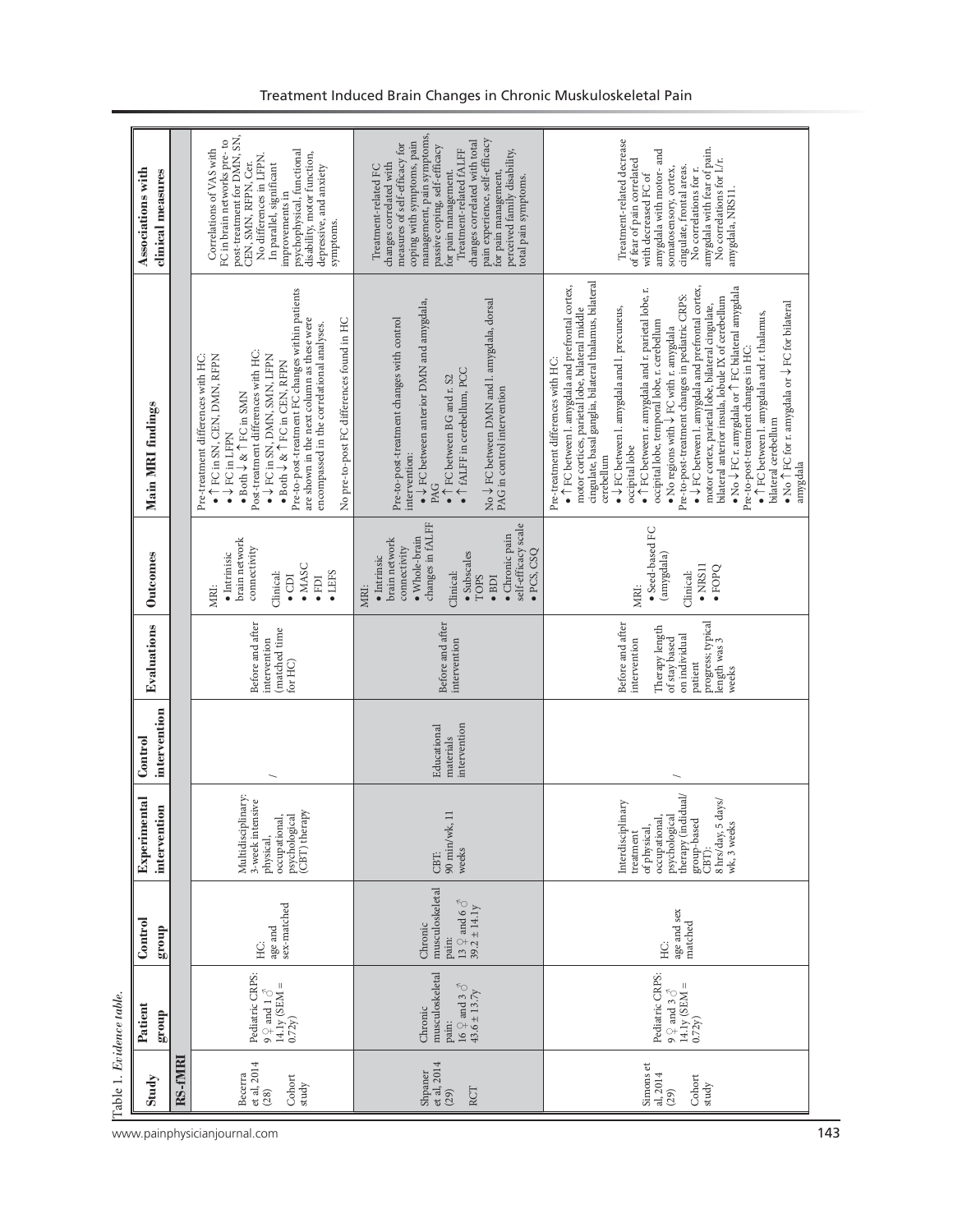| <b>Associations with</b><br>clinical measures | bodily pain subscale of SF36<br>correlations found with<br>No treatment-related<br>and FIQ.                                                                                                                                                                                                                                                                                                                                                                                                          |                   | No correlation with changes<br>Treatment-related positive<br>caudate nucleus / striatum,<br>posterior insula, ipsilateral<br>thalamus, contralateral S1.<br>nucleus of basal ganglia, l.<br>correlation between pain<br>interference/severity and<br>contralateral lenticular<br>in depression.                                                                               | change in anxiety with vIPFC<br>activity after CBT, but not in<br>No correlations of brain<br>Positive correlation of<br>activation with clinical<br>experimental pain not<br>improved after CBT.<br>treatment effects or<br>VAS rating and<br>control group.<br>depression.                                                                                                                                                                   |                                                                                                                                                                                                                                                                                                                                                                                                   |
|-----------------------------------------------|------------------------------------------------------------------------------------------------------------------------------------------------------------------------------------------------------------------------------------------------------------------------------------------------------------------------------------------------------------------------------------------------------------------------------------------------------------------------------------------------------|-------------------|-------------------------------------------------------------------------------------------------------------------------------------------------------------------------------------------------------------------------------------------------------------------------------------------------------------------------------------------------------------------------------|------------------------------------------------------------------------------------------------------------------------------------------------------------------------------------------------------------------------------------------------------------------------------------------------------------------------------------------------------------------------------------------------------------------------------------------------|---------------------------------------------------------------------------------------------------------------------------------------------------------------------------------------------------------------------------------------------------------------------------------------------------------------------------------------------------------------------------------------------------|
| Main MRI findings                             | *Only this FC was significantly more affected by<br>M1*, r. supramarginal gyrus and r. S1/M1, r.<br>$\bullet$ $\uparrow$ FC between r. anterior insula and l. S1/<br>$\bullet\;\mathrel{\downarrow}\mathrm{FC}$ between supramarginal gyrus and<br>$\bullet$ $\uparrow$ FC between supramarginal gyrus and<br>supramarginal gyrus and l. inferior PFC<br>Pre-to-post-treatment changes in HC:<br>Pre-to-post-treatment changes in FM:<br>the intervention compared to HC<br>cerebellum<br>cerebellum |                   | No significant post-pre contrast was found in pain-<br>· In contralateral S1, bilateral S2, MCC, bilateral<br>Post-treatment pain-induced activation in FM:<br>Pre-treatment pain-induced activations in FM:<br>caudate nucleus/striatum, bilateral posterior<br>· In bilateral anterior insula, MCC, bilateral<br>caudate nucleus/striatum<br>induced activations<br>insula. | activity was increased post-treatment and no<br>regions that showed increased vIPFC connectivity<br>In the control group, no regions detected where<br>· No differences in pain-induced activations<br>Post-treatment differences in experimental,<br>Pre-treatment differences in experimental,<br>$\bullet$ $\Upsilon$ vlPFC-thalamic connectivity<br>· Tactivity in vIPFC, OBFC<br>compared to control group:<br>compared to control group: | · Trend differences for superior temporal gyrus,<br>$\bullet$ Trend differences for superior temporal gyrus,<br>Differences in experimental, compared to control<br>$\bullet$ Trend differences for superior temporal gyrus,<br>Pre-to-post-treatment group by time interaction:<br>Pre-to-post-treatment differences total group:<br>thalamus, caudate<br>thalamus, caudate<br>caudate<br>group: |
| <b>Outcomes</b>                               | $\bullet$ Bodily subscale<br>of seed regions<br>located in pain<br>$\bullet$ FC of 6 pairs<br>of SF36<br>regions<br>Clinical:<br>$\bullet$ FIQ<br>MRI:                                                                                                                                                                                                                                                                                                                                               |                   | · Brain activation<br>interference and<br>the index finger<br>stimulation of<br>to mechanical<br>· Pain-related<br>pain severity<br>from MPI<br>$\bullet$ CESDS<br>painful<br>Clinical:<br>MRI:                                                                                                                                                                               | $\bullet$ Brain activation<br>to mechanical<br>stimulation of<br>the thumbnail<br>$\bullet$ STAI-S<br>$\bullet$ PGIC<br>painful<br><b>Clinical:</b><br>$\bullet$ BDI<br>MRI:                                                                                                                                                                                                                                                                   | · Perceptual pain<br>somatic pressure<br>pressure rating<br>on r. anterior<br>standardized<br>activation to<br>stimulation<br>mid-thigh<br>$\bullet$ Brain<br>Clinical:<br>MRI:                                                                                                                                                                                                                   |
| Evaluations                                   | Before and after<br>intervention                                                                                                                                                                                                                                                                                                                                                                                                                                                                     |                   | Before and after<br>intervention                                                                                                                                                                                                                                                                                                                                              | before and after<br>questionnaires<br>questionnaires<br>intervention<br>+ 3month<br>follow-up<br>fMRI/                                                                                                                                                                                                                                                                                                                                         | Before and after<br>intervention                                                                                                                                                                                                                                                                                                                                                                  |
| intervention<br>Control                       |                                                                                                                                                                                                                                                                                                                                                                                                                                                                                                      |                   |                                                                                                                                                                                                                                                                                                                                                                               | Waiting list                                                                                                                                                                                                                                                                                                                                                                                                                                   | HCs performed<br>same exercise<br>therapy                                                                                                                                                                                                                                                                                                                                                         |
| <b>Experimental</b><br>intervention           | $2 x 60$ min/wk, 15<br>Exercise therapy:<br>weeks                                                                                                                                                                                                                                                                                                                                                                                                                                                    |                   | 120min/wk, 12<br>weeks<br>BET:                                                                                                                                                                                                                                                                                                                                                | weeks<br>CBT (ACT): 90<br>Experimental:<br>min/wk, 12                                                                                                                                                                                                                                                                                                                                                                                          | 2 x 20 min/wk, 12<br>Exercise therapy:<br>weeks                                                                                                                                                                                                                                                                                                                                                   |
| Control<br>dno.fa                             | 41.8 (range 20<br>$-63y)$<br>$11~\rm{C}$<br>НC:                                                                                                                                                                                                                                                                                                                                                                                                                                                      |                   | pain thresholds;<br>(Only HCs for<br>not compared<br>outcomes)<br>to MRI                                                                                                                                                                                                                                                                                                      | 18 $\frac{6}{46.9y}$ (SEM = 1.1y)<br>FX:                                                                                                                                                                                                                                                                                                                                                                                                       | $7\varmathq$ and $1\vec{\circ}$<br>$49.6y \pm 10$<br>НC:                                                                                                                                                                                                                                                                                                                                          |
| Patient<br>dno.fa                             | 48.4y (range<br>$25 - 64y$<br>$14~\rm{g}$<br>FM:                                                                                                                                                                                                                                                                                                                                                                                                                                                     | Pain-induced fMRI | $9 \begin{array}{l} 9 \end{array} \begin{array}{l} \textrm{and} 1 \end{array} \begin{array}{l} \textrm{of} \\ 52.1 \pm 6.08 \end{array}$<br>FM:                                                                                                                                                                                                                               | $\mathbf{  }$<br>$\begin{array}{l} 25\ \mathop{\mathrm{\mathfrak{S}}}\limits^{\mathop{\mathrm{\mathfrak{S}}}}\\ 44.5\mathrm{y}\,(\mathrm{SEM}\,=\phantom{0}\\ 1.5\mathrm{y}) \end{array}$<br>FM:                                                                                                                                                                                                                                               | musculoskeletal<br>$\begin{array}{l} 9 \mathrel{\mathop{\triangle}\hspace{0.5ex}\mathop{\triangle}\hspace{0.5ex}}\nolimits \operatorname{and} 2 \mathrel{\mathop{\triangle}\hspace{0.5ex}\mathop{\triangle}\hspace{0.5ex}}\nolimits\\ 50.0 \pm 12 \end{array}$<br>Chronic<br>pain:                                                                                                                |
| Study                                         | Flodin et<br>al, 2015<br>Cohort<br>study<br>(30)                                                                                                                                                                                                                                                                                                                                                                                                                                                     |                   | Diers et al.<br>2012 (31)<br>Cohort<br>study                                                                                                                                                                                                                                                                                                                                  | Jensen et<br>al, $2012$<br>RCT<br>(32)                                                                                                                                                                                                                                                                                                                                                                                                         | et al, 2014<br>Micalos<br>(33)                                                                                                                                                                                                                                                                                                                                                                    |

# Pain Physician: March/April 2017: 20:139-154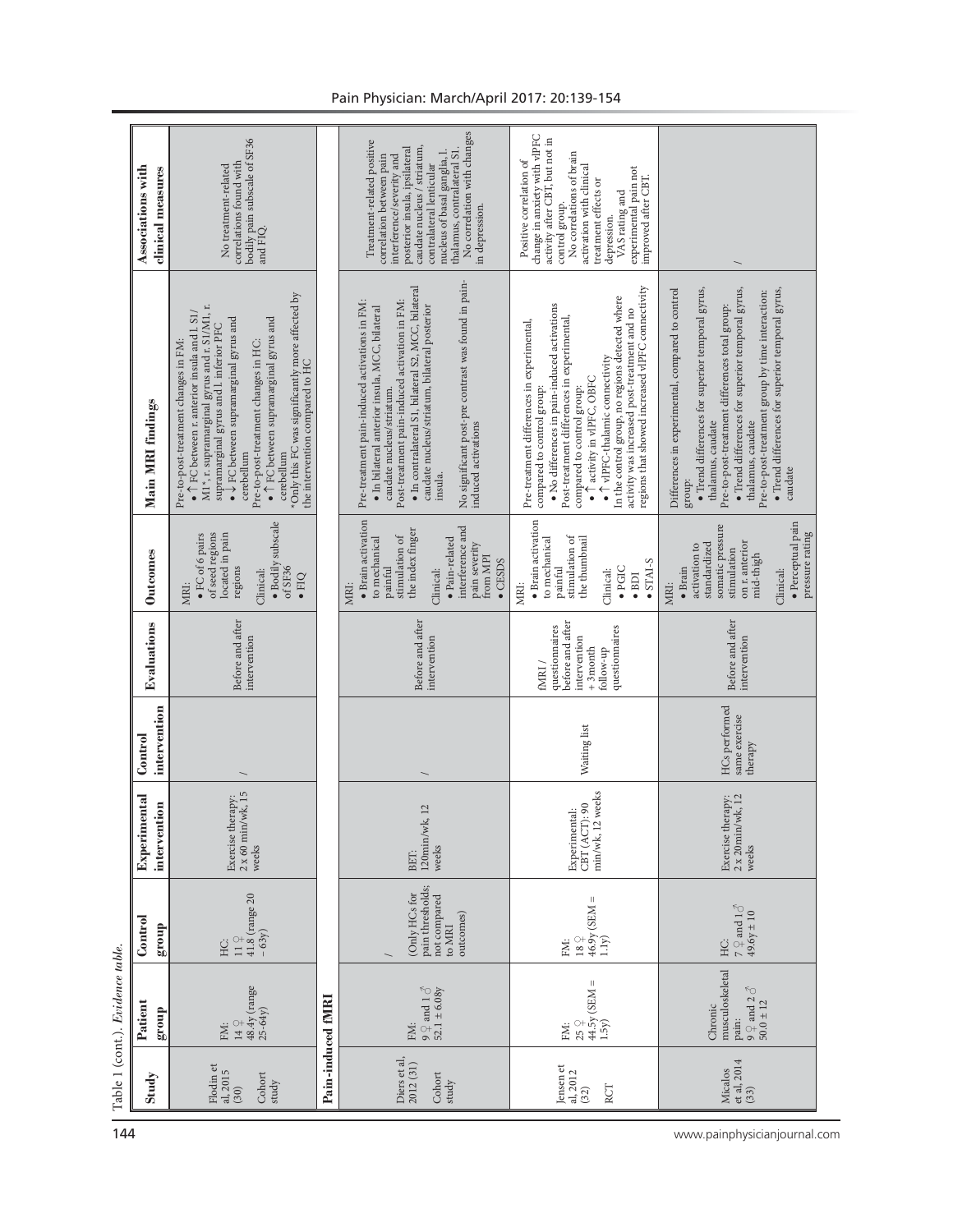|                                                      | Table 1 (cont.). Evidence table.                                                                                                                                                                                                                                            |                                                                                                                                              |                                                                                                                                                                     |                         |                                                                                                                      |                                                                                                                                                                                                                                                      |                                                                                                                                                                                                                                                                                                                                                                                                                                                                                                                                                                                                                                                                                                                                                                                                                                                                                                                                                                                                                                                                                                                                                                                                                                                                     |                                                                                                                                                                                                                                                                                                                                                                                                                                                                                                                                                                                                                                     |
|------------------------------------------------------|-----------------------------------------------------------------------------------------------------------------------------------------------------------------------------------------------------------------------------------------------------------------------------|----------------------------------------------------------------------------------------------------------------------------------------------|---------------------------------------------------------------------------------------------------------------------------------------------------------------------|-------------------------|----------------------------------------------------------------------------------------------------------------------|------------------------------------------------------------------------------------------------------------------------------------------------------------------------------------------------------------------------------------------------------|---------------------------------------------------------------------------------------------------------------------------------------------------------------------------------------------------------------------------------------------------------------------------------------------------------------------------------------------------------------------------------------------------------------------------------------------------------------------------------------------------------------------------------------------------------------------------------------------------------------------------------------------------------------------------------------------------------------------------------------------------------------------------------------------------------------------------------------------------------------------------------------------------------------------------------------------------------------------------------------------------------------------------------------------------------------------------------------------------------------------------------------------------------------------------------------------------------------------------------------------------------------------|-------------------------------------------------------------------------------------------------------------------------------------------------------------------------------------------------------------------------------------------------------------------------------------------------------------------------------------------------------------------------------------------------------------------------------------------------------------------------------------------------------------------------------------------------------------------------------------------------------------------------------------|
| Study                                                | Patient<br>dno.rst                                                                                                                                                                                                                                                          | Control<br>group                                                                                                                             | Experimental<br>intervention                                                                                                                                        | intervention<br>Control | Evaluations                                                                                                          | <b>Outcomes</b>                                                                                                                                                                                                                                      | Main MRI findings                                                                                                                                                                                                                                                                                                                                                                                                                                                                                                                                                                                                                                                                                                                                                                                                                                                                                                                                                                                                                                                                                                                                                                                                                                                   | Associations with<br>clinical measures                                                                                                                                                                                                                                                                                                                                                                                                                                                                                                                                                                                              |
| <b>Structural MRI</b>                                |                                                                                                                                                                                                                                                                             |                                                                                                                                              |                                                                                                                                                                     |                         |                                                                                                                      |                                                                                                                                                                                                                                                      |                                                                                                                                                                                                                                                                                                                                                                                                                                                                                                                                                                                                                                                                                                                                                                                                                                                                                                                                                                                                                                                                                                                                                                                                                                                                     |                                                                                                                                                                                                                                                                                                                                                                                                                                                                                                                                                                                                                                     |
| Seminowicz<br>et al, 2013<br>Cohort<br>study<br>(34) | Chronic pain:<br>$\begin{array}{l} 10\mathrel{\mathop{\triangle}\hspace{0.5ex}\mathop{\triangle}\hspace{0.5ex}} 11.8y\\ 51.4\pm11.8y \end{array}$                                                                                                                           | 2), headache (n<br>$=$ 2), FM (n $=$<br>1), upper body<br>$myofacial (n =$<br>                                                               | 90 min/wk, 1<br>weeks<br>CBT:                                                                                                                                       |                         | Healthy subjects<br>intake, 11 weeks<br>Healthy subjects<br>Chronic pain:<br>$2:$ intake, $6$<br>1: intake<br>months | $\bullet$ VBM measures<br>• SFMPQ, TOPS<br>TOPS total pain<br>pain symptoms<br>of GM volume/<br>$\bullet$ SF36 mental<br>and physical<br>experience<br>subscales,<br>density<br>Clinical:<br>$\bullet$ CSQ<br>$\bullet$ BDI<br>MRI:                  | No longitudinal changes found in subgroup of HC's<br>superior PPC, l. inferior temporal cortex, S2/M1,<br>HIC, r. DLPFC, l. S1, l. subgenual. ACC/OBFC, l.<br>$\bullet$ $\uparrow$ GM in l. inferior PPC, r. premotor/M1/S1, r.<br>$\bullet$ $\uparrow$ GM in l./r. DLPFC, ventral/dorsal l. PPC, r.<br>Post-treatment differences in patients, compared<br>Pre-to-post-treatment changes in patients:<br>r. premotor/IFG, l. inferior temporal<br>Pre-treatment differences with HC:<br>at 2 time points over 6 months<br>$\bullet \downarrow$ GM in SMA/pre-SMA<br>$\bullet$ No differences<br>to HC:<br>HIC                                                                                                                                                                                                                                                                                                                                                                                                                                                                                                                                                                                                                                                      | bilateral posterior ACC/medial<br>pain experience. No significant<br>correlation of Catastrophizing<br>Physical ability with change in<br>PFC. Positive correlation with<br>related positive correlation of<br>r. middle temporal gyrus. No<br>Treatment-related negative<br>with change in HIC. Positive<br>S2), l. DLPFC, IFG/VLPFC,<br>r. motor cortex. Treatment-<br>change in r. HIC, r. DLPFC.<br>reductions in pain/physical<br>Treatment-related negative<br>correlations for depression,<br>mental subscale SF36, total<br>correlation with change in<br>correlation of Pain control<br>with change in PPC (S1/<br>health. |
|                                                      | RS-fMRI + structural MRI                                                                                                                                                                                                                                                    |                                                                                                                                              |                                                                                                                                                                     |                         |                                                                                                                      |                                                                                                                                                                                                                                                      |                                                                                                                                                                                                                                                                                                                                                                                                                                                                                                                                                                                                                                                                                                                                                                                                                                                                                                                                                                                                                                                                                                                                                                                                                                                                     |                                                                                                                                                                                                                                                                                                                                                                                                                                                                                                                                                                                                                                     |
| Erpelding<br>et al, 2015<br>Cohort<br>study<br>(35)  | Pediatric CRPS,<br>cross-sectional:<br>Pediatric CRPS,<br>$12 \mathop{\odot}\limits_{13.3 \pm 2.5 \gamma} \text{and} 9 \mathop{\odot}\limits^\gamma$<br>$13 \nvert\begin{array}{l}\n2 \text{ and } 7 \text{ }\delta \\ 13.5 \pm 2.4 \text{y}\n\end{array}$<br>longitudinal: | age and sex<br>matched<br><u>Сі</u>                                                                                                          | (individual/group-<br>8 hrs/day, 5 days/<br>Interdisciplinary<br>occupational<br>psychologica<br>based CBT):<br>wk, 3 weeks<br>of physical,<br>treatment<br>therapy |                         | Before and after<br>intervention                                                                                     | $\bullet$ VBM measures<br>of subcortical<br>DLPFC-PAG<br>GM volume/<br>$\bullet$ Cortical<br>thickness<br>$\bullet$ MASC<br>$\bullet$ NRS11<br>$-SCS-C$<br>OPOP<br>density<br>$\bullet$ FC of<br>Clinical:<br>$\bullet$ CDI<br>$\bullet$ FDI<br>MRI: | · Negative correlation between DLPFC-PAG activity<br>accumbens, anterior thalamus, amygdala, anterior HIC<br>Pre-to-post-treatment FC changes in pediatric CRPS:<br>parahippocampal gyrus, hypothalamus, mediodorsal<br>Pre-to-post-treatment structural changes in pediatric<br>pre-treatment $\rightarrow$ positive correlation post-treatment<br>paracentral lobule, middle temporal gyrus, OBFC,<br>DLPFC, anterior/posterior MCC, DPCC, fusiform<br>GM volume in caudate, putamen, thalamus, HIC,<br>$\bullet$ No $\downarrow$ GM in any region or changes in overall<br>$\bullet$ $\uparrow$ subcortical GM in mediodorsal thalamus,<br>Pre-treatment structural differences with HC:<br>$\bullet \downarrow$ subcortical GM in caudate, putamen, nucl.<br>thalamus + cluster including HIC, amygdala<br>$\bullet \downarrow$ cortical thickness in M1, PMC, SMA,<br>$\bullet$ $\uparrow$ subcortical GM in putamen, caudate,<br>$\bullet$ No $\uparrow$ cortical thickness in any region<br>$\bullet$ $\uparrow$ cortical thickness in DLPFC<br>gyrus, precuneus<br>posterior HIC<br>amygdala<br>CRPS                                                                                                                                                        | Positive correlation between<br>Treatment-related negative<br>pre- and post-treatment and<br>post-treatment and caudate<br>No correlation with pain<br>depression and change in<br>between catastrophizing<br>catastrophizing pre- and<br>Positive correlation<br>correlation between<br>hippocampal GM.<br>DLPFC thickness.<br>intensity found.<br>GM.                                                                                                                                                                                                                                                                             |
|                                                      |                                                                                                                                                                                                                                                                             | RS fMRI = resting-state functional MRI; RCT = randomized controlled<br>$=$ fronto-parietal network - left; SMN = sensorimotor network; VAS = |                                                                                                                                                                     |                         |                                                                                                                      |                                                                                                                                                                                                                                                      | orbitofrontal cortex; PAG = periaqueductal gray; fALFF = fractional amplitudes of low frequency fluctuations; PCC = posterior cingulate cortex; n = nucleus; CDI = children's depression inventory; MASC = multidimensional an<br>for children; FDI = functional disability inventory; LEFS = lower extremity functional scale; TOPS = reatment outcomes in pain survey; BDI = Beck depression inventory; PCS = pain catastrophizing scale; CSQ = coping strateg<br>trial; CRPS = complex regional pain syndrome; FM = fibromyalgia; HC = healthy controls; CBT = cognitive behavioral therapy; BET = behavioral extinction train-<br>ing; ACT = acceptance and commitment therapy; l = left; r = right; FC = functional connectivity; SN = salience network; CEN = central executive network; DMN = default mode network; RFPN = fronto-parietal network - right;<br>somatosensory cortex, MPI = West Haven-Yale multidimensional pain inventory, GM = gray matter PPC = posterior parietal cortex; Mi⊂ = primary motor cortex; PMC = premotor cortex; HIC = hippocampus; PFC = prefrontal cortex<br>visual analogue scale; Cer = cerebellum network; BG = basal ganglia network; MCC = medial cingulate cortex; S1 = primary somatosensory cortex; S2 = secondary |                                                                                                                                                                                                                                                                                                                                                                                                                                                                                                                                                                                                                                     |

# Treatment Induced Brain Changes in Chronic Muskuloskeletal Pain

www.painphysicianjournal.com **145**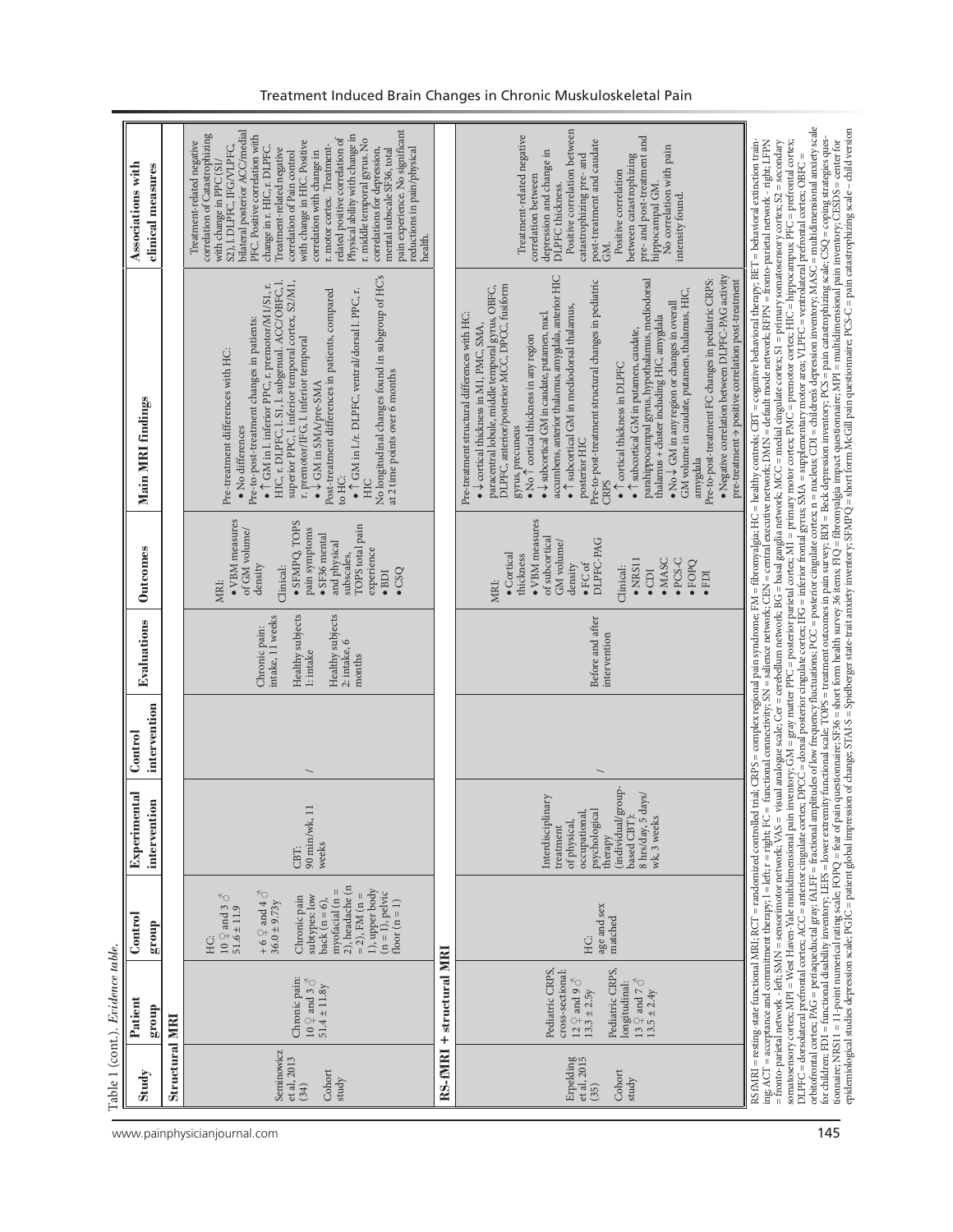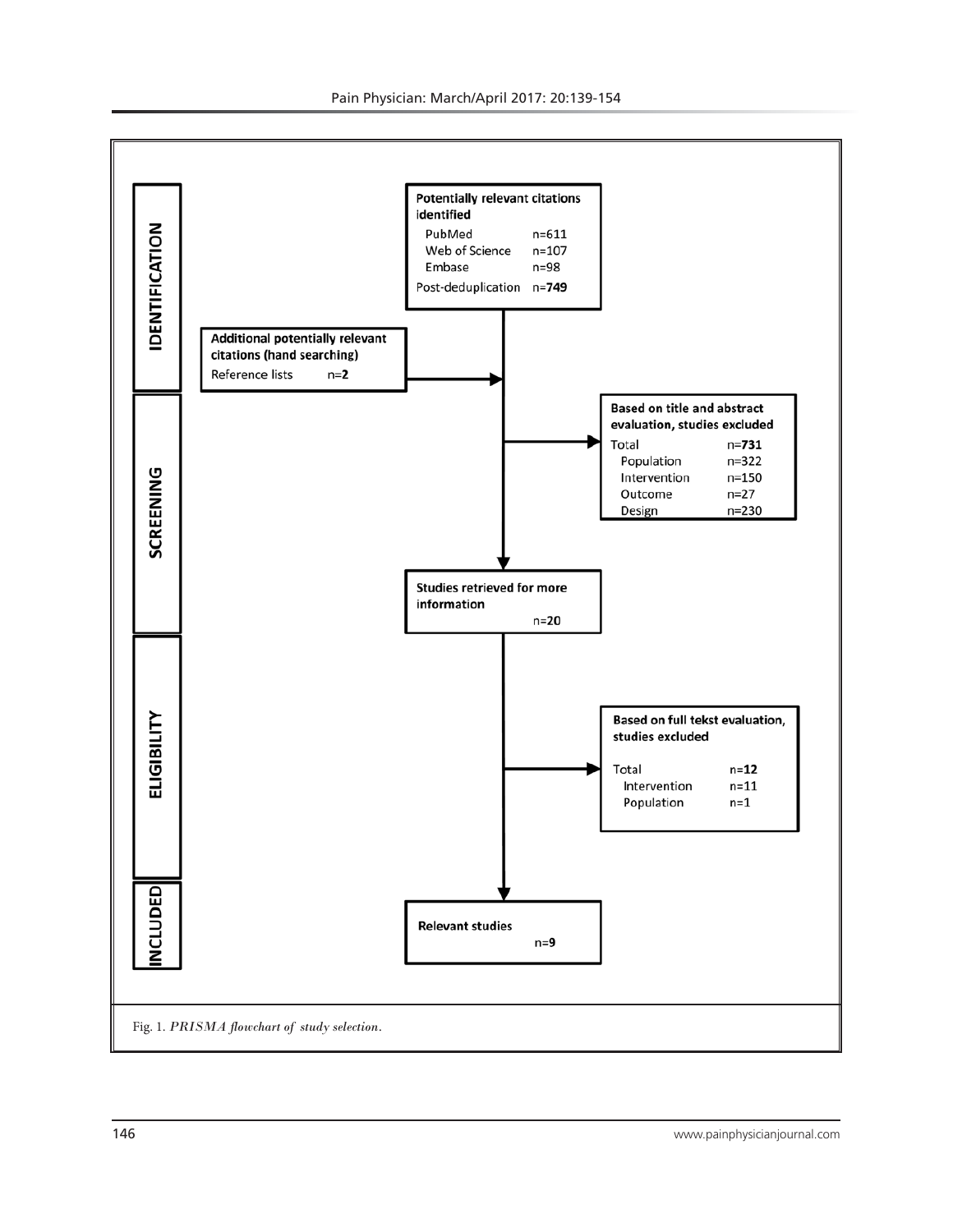plied different imaging techniques and outcomes, but both studies found correlations of pre-to-posttreatment activity changes with clinical measures of coping with pain symptoms and pain management (29), and anxiety (32).

Diers et al (31) conducted a study to evaluate the brain responses to behavioral extinction training with pain-induced fMRI. The results showed that pre-treatment pressure stimuli elicited activation in the bilateral anterior insula, medial cingulate cortex, and bilateral caudate nucleus/striatum. These activations shifted towards more posterior locations post-treatment, including the contralateral primary somatosensory cortex, bilateral secondary somatosensory cortices, medial cingulate cortex, bilateral caudate nucleus/striatum, and bilateral posterior insula. An important note is that no significant pre-topost contrast was found. These treatment-related changes of more activation in the bilateral posterior insula, contralateral primary somatosensory cortex, and ipsilateral caudate nucleus/striatum were correlated with less interference or pain severity. A reduction in interference from pain was furthermore associated with more bilateral activation in the posterior insula, contralateral primary somatosensory cortex, and ipsilateral caudate nucleus/striatum.

# *Structural MRI*

Seminowicz et al (34) found increased gray matter in bilateral DLPFC. This corresponds with the results of the study of Jensen et al (32), which found an increased pre-to-post-treatment pain-evoked activation of prefrontal cortical areas. It should be noted that the latter study was an RCT, in which CBT was compared to waiting list controls. This morphological change in the DLPFC was associated with improvements in catastrophizing (34).

These results indicate a low level of evidence regarding both functional and structural changes in prefrontal areas following CBT, including increased pain-evoked activation and increased gray matter volume in patients with chronic musculoskeletal pain. The respective brain changes were associated with treatment-related improvements of coping with pain symptoms, pain management, anxiety, and catastrophizing. Preliminary evidence was found for a shift of



Legend: (+) indicates high risk of bias; (?) indicates unclear risk of bias; (-) indicates low risk of bias

pain-induced activations from more affective brain regions towards sensory-discriminative regions, including the posterior insula and primary somatosensory cortex, following behavioral extinction training.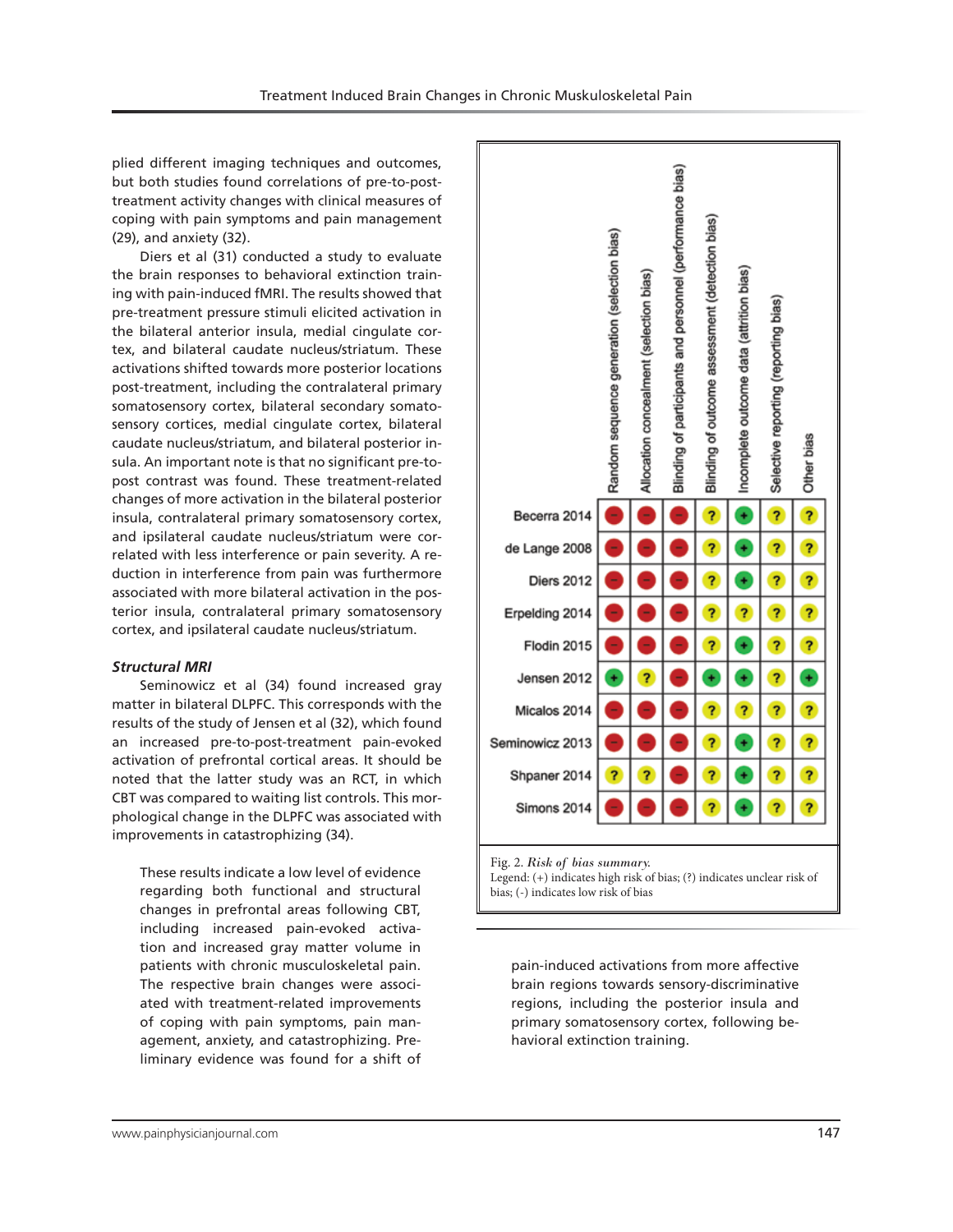# Multidisciplinary Treatment in Pediatric Patients with Complex Regional Pain Syndrome

#### *Resting-state fMRI*

Resting-state fMRI findings in the study of Becerra et al (28) exhibited a pre-treatment increased functional connectivity of several brain networks, including the fronto-parietal, salience, default mode, central executive, and sensorimotor networks compared to healthy controls. From these networks, the connectivity within the salience, central executive, default mode, and sensorimotor networks was decreased pre-to-post-treatment. In addition, Simons et al (36) found that the pretreatment hyperconnectivity of the left amygdala with the motor cortex, parietal lobe, and cingulate cortex was normalized after multidisciplinary physical, occupational, and psychological (CBT) treatment. Erpelding et al (35) evaluated the functional connectivity of the DLPFC and the PAG, which was negatively correlated pre-treatment, but changed to a positive correlation post-treatment.

The pre-to-post-treatment functional connectivity decreases of resting-state networks in Becerra et al (28) were associated with pre-to-post-treatment visual analogue scale (VAS) changes. Another association was found in the study of Simons et al (36), in which the pre-to-post-treatment decreased left amygdala functional connectivity with several other brain areas was associated with decreased pain-related fear after treatment.

#### *Structural MRI*

Only Erpelding et al (35) investigated morphological brain changes in pediatric CRPS following multidisciplinary treatment. The patients in this study exhibited reduced pre-treatment cortical thickness and subcortical gray matter compared to healthy controls in several regions. Following treatment, increased cortical thickness in patients was found for the DLPFC, and increased volumes for the amygdala, basal ganglia, thalamus, and hippocampus. No decreased gray matter changes preto-post-treatment were found.

The gray matter increase in the hippocampus was associated with reduced pain catastrophizing, yet this was negatively correlated with increased gray matter in the left DLPFC. The change of the DLPFC thickness was furthermore negatively correlated with depression post-treatment.

A low level of evidence was found regarding the normalization of the resting-state network functional connectivity and decreased connectivity of the amygdala with several other brain regions following multidisciplinary treatment in pediatric CRPS. Based on the single study results of morphological changes, a low level of evidence indicates a treatment-induced prefrontal cortical thickness increase, and increased subcortical volumes in areas associated with sensation, emotion, cognition, and pain modulation. The changes in brain function were associated with an improvement of subjective pain rating and pain-related fear, whereas the morphological changes were associated with changes in pain catastrophizing and depression.

#### Exercise Therapy

Flodin et al (30) performed resting-state fMRI before and after exercise therapy in fibromyalgia patients and assessed the functional connectivity in 6 pairs of seed regions associated with pain processing. Several changes pre-to-post-treatment were reported, however, only increased functional connectivity of the right anterior insula with left primary sensory and motor cortices was significantly affected, compared to healthy controls. No correlation with bodily pain of the SF-36 or with the fibromyalgia impact questionnaire of was found.

Micalos et al (33) assessed brain activity as response to innocuous somatic pressure stimulation before and after an aerobic exercise intervention for both chronic musculoskeletal pain patients and healthy controls. No significant changes in brain activity were found preto-post-treatment, however, trend differences in the group by time interaction were detected for the activity of the superior temporal gyrus and caudate nucleus. No comparison with clinical measures was made.

These findings indicate preliminary evidence for regional changes in resting-state functional connectivity and pressure-induced activation following exercise therapy. The resting-state and pressure-induced fMRI findings did not provide any evidence for correlations with clinical parameters.

#### **Discussion**

The aim of the present systematic review was to provide an overview of the existing literature regarding functional and structural brain changes following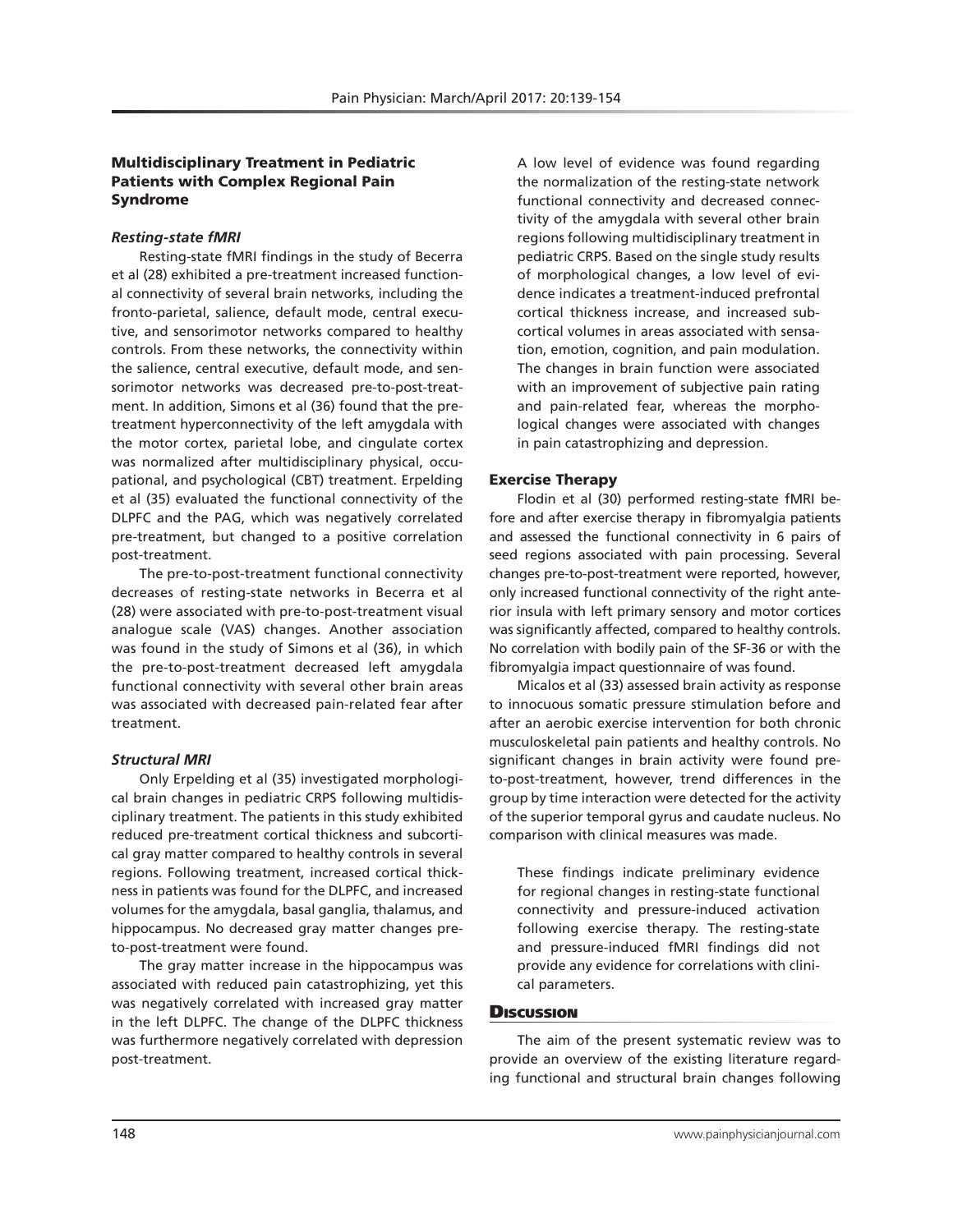conservative treatment in patients with chronic musculoskeletal pain. The included studies were characterized by a dominant high risk of bias, particularly explained by the high contribution of cohort studies, in which the control group was a healthy control group not undergoing any therapy. Nevertheless, the results of the studies that applied CBT imply that treatment-related morphological and functional changes occurred most prominently in prefrontal brain areas. Brain changes after multidisciplinary treatment in pediatric CRPS focused on normalization of resting-state network and amygdala functional connectivity, together with regional gray matter morphology increases. The results of the studies that applied exercise therapy point out preliminary evidence of brain changes, which indicated modest, yet specific, resting-state functional connectivity changes and only trends towards pressure-induced brain activity changes.

A major part of the included studies applied CBT as (part of) their treatment. In previous research, CBT has been demonstrated effective for several (non-)musculoskeletal chronic pain disorders (37-43), for which the most efficacious effects were found on psychological functioning and pain intensity. Consequently, improvements of several psychological outcomes were found in the included studies in the present review. This is important since the interaction between chronic pain, psychosocial functioning, and brain processes remains largely unknown. Demonstrated associations of brain changes with psychological measures following therapy may represent the clinical implications of changes in brain activity or morphology. The CBT studies found associations with pain coping/management (29), anxiety (32), catastrophizing, and pain control (34). Common brain areas that showed changes following CBT that correlated with these psychological measures were localized in prefrontal areas. Shpaner et al (29) found pre-to-post-treatment functional connectivity changes of the anterior default mode network with the amygdala and PAG, Jensen et al (32) found increased pain-induced activity in the ventrolateral prefrontal cortex (VLPFC), and Seminowicz et al (34) showed that gray matter volume in the DLPFC was increased following CBT. The DLPFC and VLPFC have been extensively studied for their role in descending pain modulation (44-46) and an increased activation or increased gray matter volume in these regions may indicate an improvement of descending pain modulation. The DLPFC has previously been shown to exhibit decreased gray matter density in chronic pain patients (5) and has a

well-established role in the recruitment of endogenous pain modulation through projections on the rostral anterior cingulate cortex and the PAG – rostral ventromedial medulla – dorsal horn pathway. Also, the VLPFC is involved, but this region has been associated with reappraisal of the emotional significance of a stimulus (44). The decreased functional connectivity with the PAG following CBT in the study of Shpaner et al (29) may be difficult to interpret; however, the authors themselves stated that this discrepancy may have arisen from the task-related fMRI in previous studies, while functional connectivity between the DLPFC and PAG in their study was examined during resting-state fMRI. Functional connectivity between regions may therefore differ under various circumstances.

Another interesting finding of the 5 included studies that applied CBT as single therapy was that 3 studies did not find a reduction in pain intensity (31,32,34), while the other studies did not implement measures of pain intensity. A plausible explanation for the lack of effect on pain intensity may be that pain intensity in these studies was measured directly after completing therapy, whereas CBT aims to change pain behaviors rather than pain intensity. It is therefore possible that a significant pain intensity decrease may develop during a longer timeframe, or even after completion of therapy, induced by behavioral changes. This effect was also seen in a study that applied a relapse prevention program after CBT in chronic musculoskeletal pain patients, which showed a significant decrease in pain intensity at 4 months follow-up, compared with pain intensity immediately after completion of CBT (47).

The results from the study of Diers et al (31) concentrated on activations in the insula and primary somatosensory cortex, more specifically in response to behavioral extinction training evaluated by mechanical pain-induced fMRI. Their results included a shift from anterior insula activations pre-treatment to activations in the posterior insula and primary somatosensory cortex post-treatment. Although this study lacked a significant pre-post contrast, the change in activity correlated with pain-related interference and pain severity. In addition, activation in the anterior insula has been linked with anticipation of high pain intensity (48) and has been identified as a possible key region in cognition-emotion integration (49). Recent findings of a study that applied intracerebrally recorded nociceptive laser evoked potentials in the insula indicated that nociceptive stimuli are first processed in the posterior insula for pain intensity and anatomical location, then forwarded to the anterior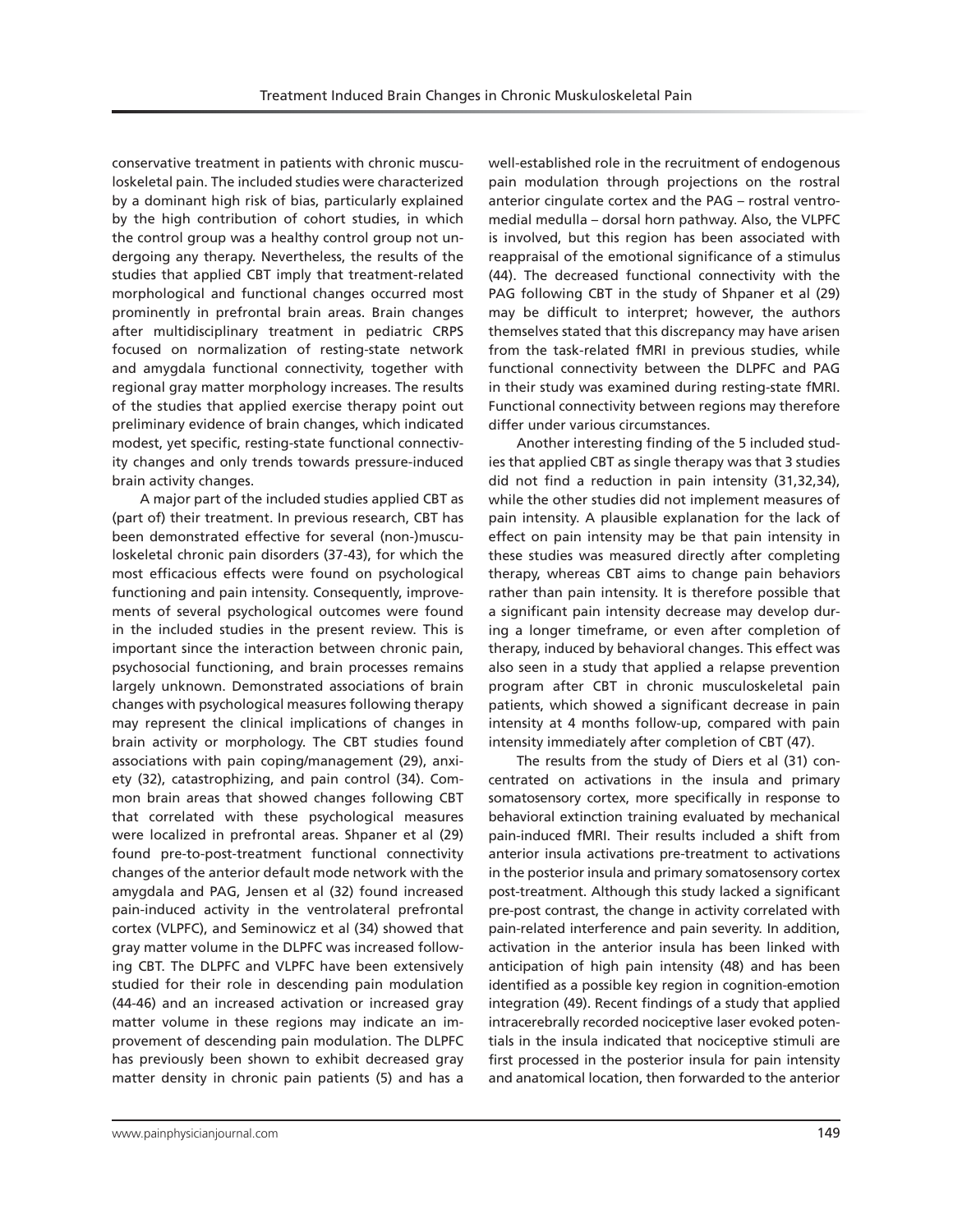insula for the emotional integration (50). The findings of Diers et al (31) therefore imply that behavioral extinction training in patients with fibromyalgia reduces the emotional involvement of processing painful stimuli, and induces a shift to a more sensory-discriminative way of pain processing post-treatment.

Three of the included studies evaluated brain changes in pediatric patients with CRPS following a multi-disciplinary treatment consisting of physical, occupational, and psychological (CBT) treatment (28,35,36). When considering these results, it should be taken into account that children's brains are in development, and although not similar as in adults, the foundations of resting-state networks can already be recognized in premature children (51,52). Becerra et al (28) found a substantial overlap of healthy children's resting-state networks with those reported in adult literature. Their main findings included hyper-connectivity in restingstate networks before treatment and reductions of functional connectivity in salience, central executive, default mode, and sensorimotor networks that correlated with reductions of pain intensity (VAS) following treatment. In adult patients with CRPS, however, the default mode network showed mainly reduced functional connectivity compared to healthy controls (53). In addition, specific reductions in amygdala functional connectivity following treatment in pediatric patients with CRPS were found in the study of Simons et al (36). Baseline results included a hyper-connectivity of the amygdala with several cortical, subcortical and cerebellar regions, compared to healthy controls, whereas functional connectivity following treatment was reduced between the left amygdala and motor cortex, parietal lobe, and cingulate cortex. The role of the amygdala in chronic pain states has been evaluated in previous research, which has shown altered amygdala functional connectivity in chronic low back pain (15,17) and fibromyalgia (54,55), but also in migraine (56) and irritable bowel syndrome (57). The amygdala is well-known for its pain-related processing of fear, anxiety, and fear memory, and plays a crucial role in the development of a chronic pain state (58). The results of the study of Simons et al (36) was another confirmation of the crucial role for the amygdala, since a decreased amygdala functional connectivity coincided with a decrease in fear of pain.

The study of Erpelding et al (35) was the only study evaluating morphological gray matter changes following multidisciplinary treatment in pediatric CRPS. Cortical thickness and subcortical gray matter volumes were predominantly smaller, compared with healthy controls, in sensory, motor, emotional, cognitive, and pain modulatory regions. Cortical thickness of the DLPFC and subcortical volumes of the thalamus, basal ganglia, amygdala, and hippocampus increased after treatment. This was partly in accordance with the study of Seminowicz et al (34), which, however, did not show pre-treatment morphological differences between adult chronic pain patients and healthy controls, but found pre-to-post-treatment increased gray matter in the DLPFC and hippocampus in the patient group. Furthermore, a treatment-related change in functional connectivity between the DLPFC and PAG was found, which was negatively correlated pre-treatment and positively correlated post-treatment (35). This may indicate that top-down modulation of pain processes was improved due to the treatment (44).

Two of the included studies applied physical exercise therapy (30,33). Flodin et al (30) included fibromyalgia patients, which were evaluated by restingstate functional connectivity of 6 predefined seed regions. Only a significant normalization was found of the connectivity between the right anterior insula and left primary somatosensory cortex, which showed a decreased pre-treatment connectivity compared to healthy controls. This functional connectivity change did not correlate with changes in clinical symptoms. The normalization of resting-state functional connectivity is partly comparable to results of the CBT (29) and multidisciplinary treatment studies (36), which, however, mainly demonstrated treatment-related decreased functional connectivity of the prefrontal and limbic regions. Where the former psychological-based treatment studies showed normalization of cognitive-emotional regions, the current exercise intervention study showed a normalization of sensory integration through regions such as the insula and primary somatosensory cortex. A reduced functional connectivity of the bilateral insula was previously shown in fibromyalgia patients (59).

The study of Micalos et al (33) did not show any statistically significant pressure-induced brain activity changes following exercise therapy in a sample of chronic musculoskeletal pain patients. Only group by time trends towards activity changes in the superior temporal gyrus and caudate nucleus were shown. It should therefore be concluded that much more research is needed to provide evidence for brain changes after exercise therapy in chronic musculoskeletal pain patients.

The findings of the current review, with several treatment-related changes in prefrontal areas, limbic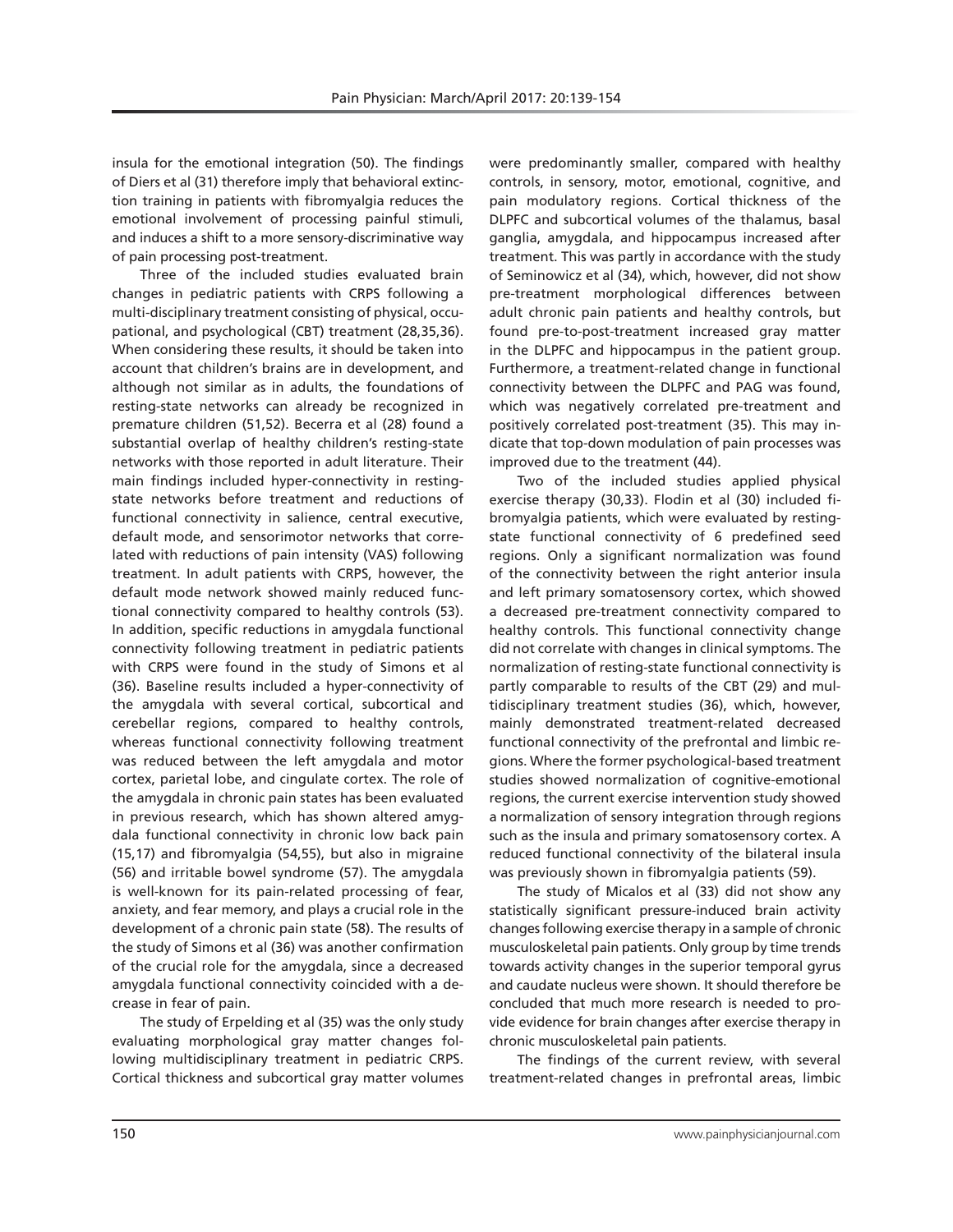structures, and corresponding clinical improvements, may indicate that the applied therapies have a certain effect on the cerebral processes of maintaining a chronic pain state. A recently proposed theory of Baliki and Apkarian (60) regarding predisposing factors, transition to, and maintenance of chronic pain states, draws attention to the limbic system. According to this theory, limbic brain properties may be a risk factor for developing chronic pain and may furthermore be involved in the shift of the threshold delineating unconscious nociception to conscious pain perception, referred to as the corticostriatal threshold. After a specific injury, activation of corticostriatal circuitry either leads to coping with the injury and recovery over time or leads to further lowering the corticostriatal threshold, which enhances afferent signals resulting in a chronic pain state. It is, however, unclear what the exact underlying processes leading to brain changes in reaction to treatment are. Furthermore, it remains to be elucidated to what extent these treatments induce a true reversal of the chronic pain state or just lead to adaptive brain changes in order to cope with chronic pain.

Some limitations should be noted in the present review. First, relatively few studies were identified that evaluated brain responses to conservative treatment in musculoskeletal chronic pain patients. Since the included studies were characterized by a fair amount of heterogeneity with different types of treatment and imaging modalities, clustering of the results and deduction of conclusions were limited. However, to our knowledge, the current review is the first attempt to systematically provide an overview of the methodological characteristics and results of the available studies on this subject matter. As there were at least 2 studies available for each therapy modality, it was possible to determine levels of evidence, although these were relatively low.

Furthermore, clustering of results might have been biased by the inclusion of studies on patients with chronic musculoskeletal pain, rather than specific chronic pain patients. Although the literature describes many corresponding findings regarding MRI outcomes in chronic pain patients, a study of Baliki et al (61) found specific morphological reorganization differences between chronic back pain, CRPS, and knee osteoarthritis.

A study-specific limitation was the inclusion of relatively low numbers of patients across studies, with most of the studies including between 10 and 20 patients. Although this is a common limitation of MRI studies, more studies with larger sample sizes are required to gain high quality evidence regarding effective treat-

ment approaches for chronic pain and corresponding brain responses. Furthermore, most studies evaluated their patients at intake and immediately after therapy. It was already shown in a sample of patients with chronic posttraumatic headache that specific regional gray matter decreases were found 3 months after the accident, while these changes resolved after one year, in parallel with the cessation of the headache (62). Rehabilitation of chronic pain is a complicated and long-lasting process, which may have treatment effects long after finishing therapy. Lastly, only 2 RCTs were identified in the current review. An RCT is the only study design able to detect causal relationships and to identify characteristics of people who respond to therapy in a heterogeneous sample (63). Future clinical trials should therefore examine the long-term effects of conservative treatment on brain changes in sufficiently powered study samples of patients with chronic musculoskeletal pain.

Future research should also focus on other brain MRI modalities in response to treatment for patients with chronic musculoskeletal pain. To our knowledge, no studies have evaluated the effects of treatment on white matter fiber properties in this patient group. Previous studies, however, found white matter abnormalities compared to healthy controls in patients with chronic musculoskeletal pain (7,64-66). Correspondingly, little research has been done on whole-brain network dynamics in chronic pain patients. As it is more accepted that pain and the effects of chronic pain are not limited to specific brain regions, but affect the whole brain, Kucyi and Davis (67) introduced the dynamic pain connectome, which describes "the spatiotemporal signature of brain network communication that represents the integration of all aspects of pain." In addition to the current knowledge, future studies on whole-brain network dynamics might reveal more comprehensive effects on the interaction between chronic pain and the brain, and may facilitate the development of disorder-specific and personalized treatments.

#### **CONCLUSION**

To conclude, it is likely that conservative treatments for patients with chronic musculoskeletal pain may induce both functional and morphological changes to predominantly prefrontal brain regions. Most brain changes were associated with several psychosocial outcome measures. Since the evidence is based on a limited number of mainly non-randomized studies, with limited patient numbers, several limitations should be noted. Future research requires adequately powered randomized designs to either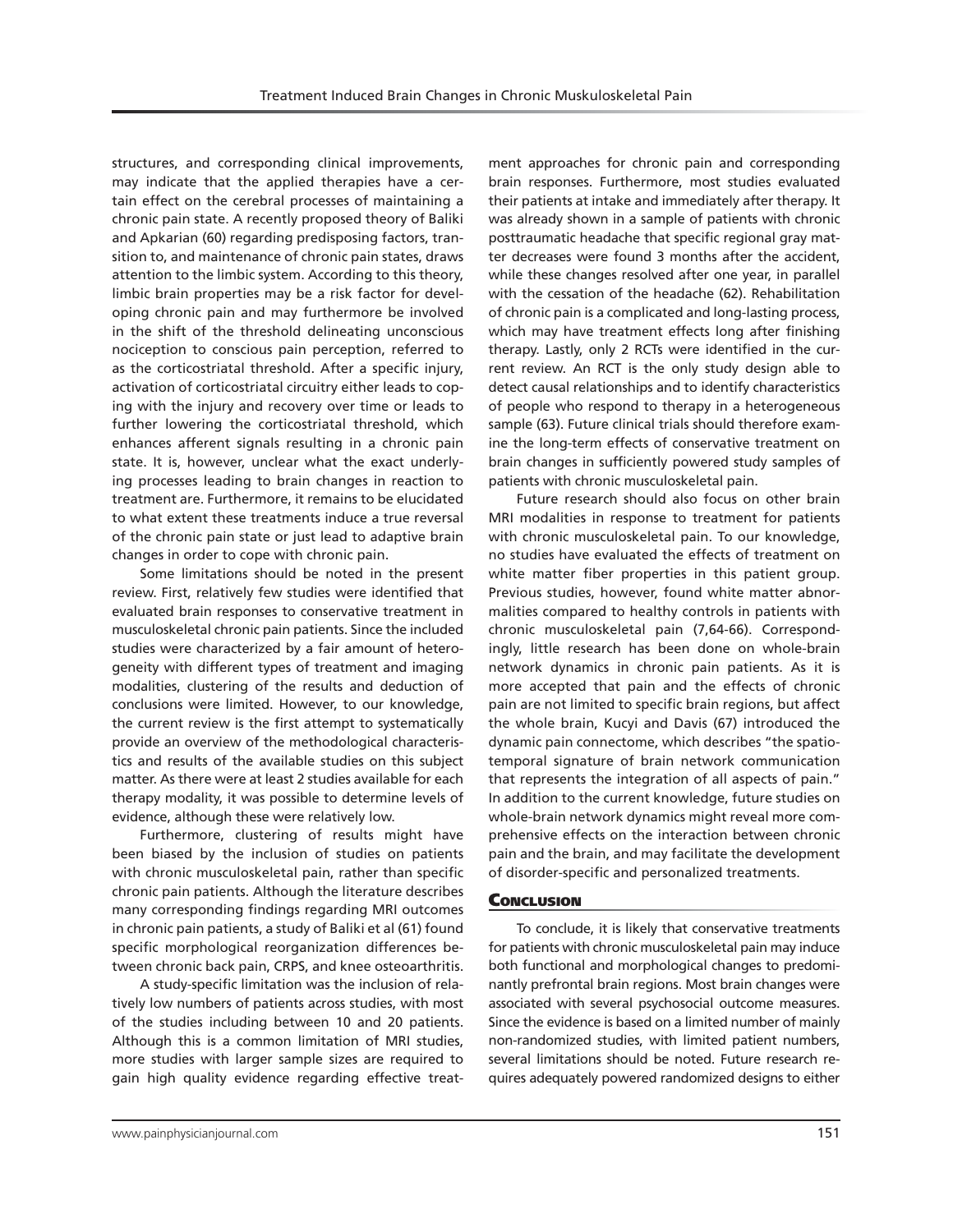confirm or refute the preliminary findings currently available in the literature. In addition to the current evidence, more research should be conducted to evaluate the effects of conservative treatments on properties of white matter structure and whole-brain network dynamics in patients with chronic musculoskeletal pain.

# **REFERENCES**

- 1. Melzack R, Coderre TJ, Katz J, Vaccarino AL. Central neuroplasticity and pathological pain. *Ann N Y Acad Sci* 2001; 933:157-174.
- Cagnie B, Coppieters I, Denecker S, Six J, Danneels L, Meeus M. Central sensitization in fibromyalgia? A systematic review on structural and functional brain MRI. *Semin Arthritis Rheum* 2014; 44:68-75.
- 3. Kregel J, Meeus M, Malfliet A, Dolphens M, Danneels L, Nijs J, Cagnie B. Structural and functional brain abnormalities in chronic low back pain: A systematic review. *Semin Arthritis Rheum* 2015; 45:229-237.
- Lorenz J, Minoshima S, Casey KL. Keeping pain out of mind: The role of the dorsolateral prefrontal cortex in pain modulation. *Brain* 2003; 126:1079-1091.
- 5. Apkarian AV, Sosa Y, Sonty S, Levy RM, Harden RN, Parrish TB, Gitelman DR. Chronic back pain is associated with decreased prefrontal and thalamic gray matter density. *J Neurosci* 2004; 24:10410-10415.
- 6. Ceko M, Bushnell MC, Fitzcharles MA, Schweinhardt P. Fibromyalgia interacts with age to change the brain. *Neuroimage Clin* 2013; 3:249-260.
- 7. Ivo R, Nicklas A, Dargel J, Sobottke R, Delank KS, Eysel P, Weber B. Brain structural and psychometric alterations in chronic low back pain. *Eur Spine J*  2013; 22:1958-1964.
- Schmidt-Wilcke T, Leinisch E, Ganssbauer S, Draganski B, Bogdahn U, Altmeppen J, May A. Affective components and intensity of pain correlate with structural differences in gray matter in chronic back pain patients. *Pain* 2006; 125:89-97.
- Lee DH, Lee KJ, Cho KI, Noh EC, Jang JH, Kim YC, Kang DH. Brain alterations and neurocognitive dysfunction in patients with complex regional pain syndrome. *J Pain* 2015; 16:580-586.
- 10. Barad MJ, Ueno T, Younger J, Chatterjee N, Mackey S. Complex regional pain syndrome is associated with structural abnormalities in pain-related regions of the human brain. *J Pain* 2014; 15:197-203.
- 11. Jensen KB, Srinivasan P, Spaeth R, Tan Y, Kosek E, Petzke F, Carville S, Fransson P, Marcus H, Williams SC, Choy E, Vitton O, Gracely R, Ingvar M, Kong J. Overlapping structural and functional brain changes in patients with long-term exposure to fibromyalgia pain. *Arthritis Rheum* 2013; 65:3293-3303.
- 12. Smallwood RF, Laird AR, Ramage AE, Parkinson AL, Lewis J, Clauw DJ, Williams DA, Schmidt-Wilcke T, Farrell MJ, Eickhoff SB, Robin DA. Structural brain anomalies and chronic pain: A quantitative meta-analysis of gray matter volume. *J Pain* 2013; 14:663-675.
- 13. Ogawa S, Lee TM, Kay AR, Tank DW. Brain magnetic resonance imaging with contrast dependent on blood oxygenation. *Proc Natl Acad Sci U S A* 1990; 87:9868-9872.
- 14. Baliki MN, Chialvo DR, Geha PY, Levy RM, Harden RN, Parrish TB, Apkarian AV. Chronic pain and the emotional brain: Specific brain activity associated with spontaneous fluctuations of intensity of chronic back pain. *J Neurosci* 2006; 26:12165-12173.
- 15. Hashmi JA, Baliki MN, Huang L, Baria AT, Torbey S, Hermann KM, Schnitzer TJ, Apkarian AV. Shape shifting pain: Chronification of back pain shifts brain representation from nociceptive to emotional circuits. *Brain* 2013; 136:2751-2768.
- 16. Friston KJ. Functional and effective connectivity in neuroimaging: A synthesis. *Human Brain Mapping* 1994; 2:56-78.
- 17. Baliki MN, Geha PY, Apkarian AV, Chialvo DR. Beyond feeling: Chronic pain hurts the brain, disrupting the defaultmode network dynamics. *J Neurosci*  2008; 28:1398-1403.
- 18. Napadow V, LaCount L, Park K, As-Sanie S, Clauw DJ, Harris RE. Intrinsic brain connectivity in fibromyalgia is associated with chronic pain intensity. *Arthritis Rheum* 2010; 62:2545-2555.
- 19. Baliki MN, Mansour AR, Baria AT, Apkarian AV. Functional reorganization of the default mode network across chronic pain conditions. *PLoS One* 2014; 9:e106133.
- 20. Kucyi A, Moayedi M, Weissman-Fogel

I, Goldberg MB, Freeman BV, Tenenbaum HC, Davis KD. Enhanced medial prefrontal-default mode network functional connectivity in chronic pain and its association with pain rumination. *J Neurosci* 2014; 34:3969-3975.

- 21. Gatchel RJ, Peng YB, Peters ML, Fuchs PN, Turk DC. The biopsychosocial approach to chronic pain: Scientific advances and future directions. *Psychol Bull* 2007; 133:581-624.
- 22. Williams AC, Eccleston C, Morley S. Psychological therapies for the management of chronic pain (excluding headache) in adults. *Cochrane Database Syst Rev* 2012; 11:Cd007407.
- 23. Nijs J, Kosek E, Van Oosterwijck J, Meeus M. Dysfunctional endogenous analgesia during exercise in patients with chronic pain: To exercise or not to exercise? *Pain Physician* 2012; 15:E205-E213.
- 24. Kroll HR. Exercise therapy for chronic pain. *Phys Med Rehabil Clin N Am* 2015; 26:263-281.
- 25. Nijs J, Paul van Wilgen C, Van Oosterwijck J, van Ittersum M, Meeus M. How to explain central sensitization to patients with 'unexplained' chronic musculoskeletal pain: Practice guidelines. *Man Ther*  2011; 16:413-418.
- 26. Moher D, Liberati A, Tetzlaff J, Altman DG. Preferred reporting items for systematic reviews and meta-analyses: The PRISMA statement. *Ann Intern Med*  2009; 151:264-269, w264.
- 27. Balshem H, Helfand M, Schunemann HJ, Oxman AD, Kunz R, Brozek J, Vist GE, Falck-Ytter Y, Meerpohl J, Norris S, Guyatt GH. GRADE guidelines: 3. Rating the quality of evidence. *J Clin Epidemiol* 2011; 64:401-406.
- 28. Becerra L, Sava S, Simons LE, Drosos AM, Sethna N, Berde C, Lebel AA, Borsook D. Intrinsic brain networks normalize with treatment in pediatric complex regional pain syndrome. *Neuroimage Clin* 2014; 6:347-369.
- 29. Shpaner M, Kelly C, Lieberman G, Perelman H, Davis M, Keefe FJ, Naylor MR. Unlearning chronic pain: A randomized controlled trial to investigate changes in intrinsic brain connectivity following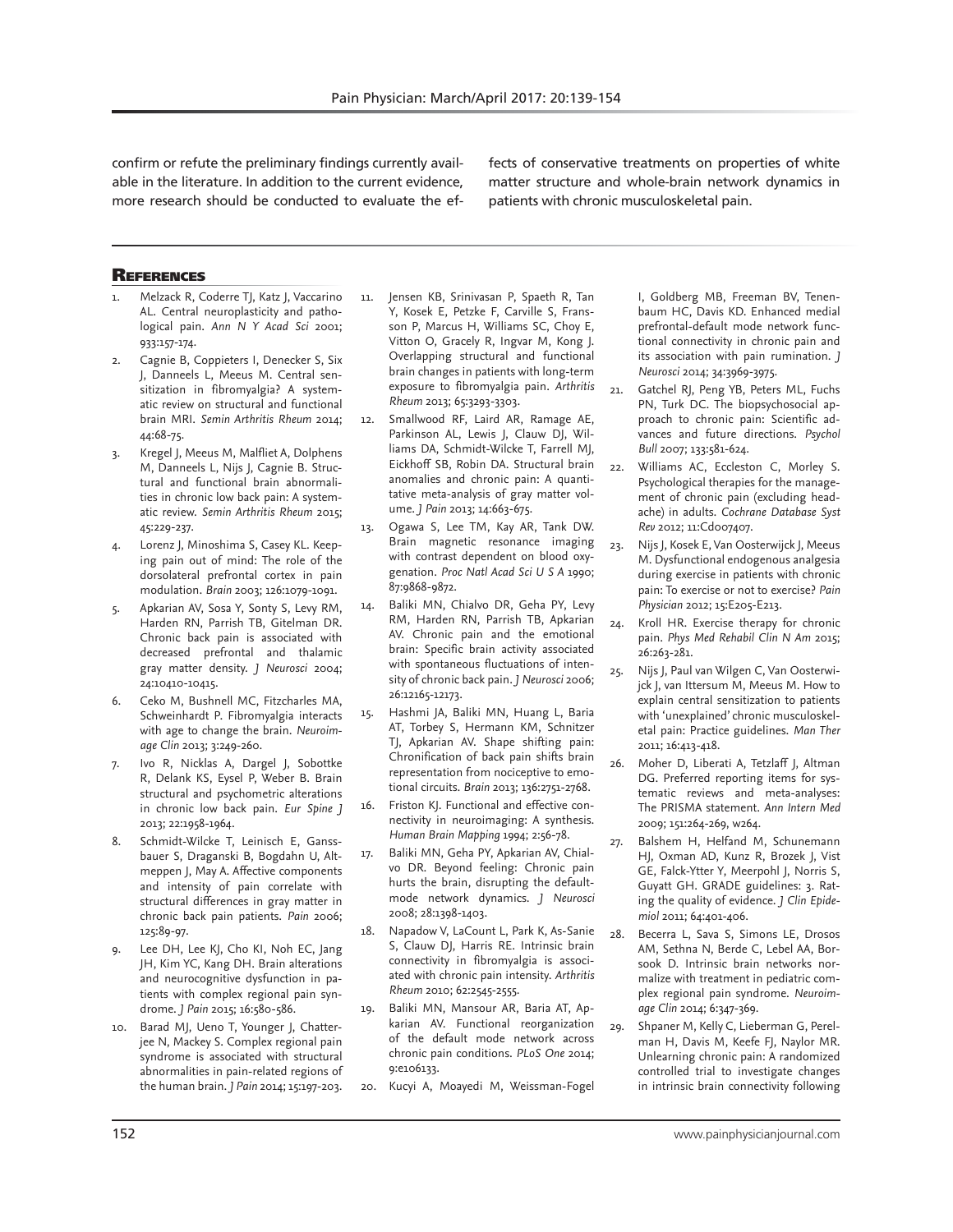cognitive behavioral therapy. *Neuroimage-Clinical* 2014; 5:365-376.

- 30. Flodin P, Martinsen S, Mannerkorpi K, Lofgren M, Bileviciute-Ljungar I, Kosek E, Fransson P. Normalization of aberrant resting state functional connectivity in fibromyalgia patients following a three month physical exercise therapy. *Neuroimage Clin* 2015; 9:134-139.
- 31. Diers M, Yilmaz P, Rance M, Thieme K, Gracely RH, Rolko C, Schley MT, Kiessling U, Wang H, Flor H. Treatmentrelated changes in brain activation in patients with fibromyalgia syndrome. *Exp Brain Res* 2012; 218:619-628.
- 32. Jensen KB, Kosek E, Wicksell R, Kemani M, Olsson G, Merle JV, Kadetoff D, Ingvar M. Cognitive behavioral therapy increases pain-evoked activation of the prefrontal cortex in patients with fibromyalgia. *Pain* 2012; 153:1495-1503.
- 33. Micalos PS, Korgaonkar MS, Drinkwater EJ, Cannon J, Marino FE. Cerebral responses to innocuous somatic pressure stimulation following aerobic exercise rehabilitation in chronic pain patients: A functional magnetic resonance imaging study. *Int J Gen Med* 2014; 7:425-432.
- 34. Seminowicz DA, Shpaner M, Keaser ML, Krauthamer GM, Mantegna J, Dumas JA, Newhouse PA, Filippi CG, Keefe FJ, Naylor MR. Cognitive-behavioral therapy increases prefrontal cortex gray matter in patients with chronic pain. *J Pain*  2013; 14:1573-1584.
- 35. Erpelding N, Simons L, Lebel A, Serrano P, Pielech M, Prabhu S, Becerra L, Borsook D. Rapid treatment-induced brain changes in pediatric CRPS. *Brain Struct Funct* 2016; 221:1095-1111.
- 36. Simons LE, Pielech M, Erpelding N, Linnman C, Moulton E, Sava S, Lebel A, Serrano P, Sethna N, Berde C, Becerra L, Borsook D. The responsive amygdala: Treatment-induced alterations in functional connectivity in pediatric complex regional pain syndrome. *Pain* 2014; 155:1727-1742.
- 37. Chen E, Cole SW, Kato PM. A review of empirically supported psychosocial interventions for pain and adherence outcomes in sickle cell disease. *J Pediatr Psychol* 2004; 29:197-209.
- 38. Glombiewski JA, Hartwich-Tersek J, Rief W. Two psychological interventions are effective in severely disabled, chronic back pain patients: A randomised controlled trial. *Int J Behav Med* 2010; 17:97-107.
- 39. Greco CM, Rudy TE, Manzi S. Effects of a stress-reduction program on psy-

chological function, pain, and physical function of systemic lupus erythematosus patients: A randomized controlled trial. *Arthritis Rheum* 2004; 51:625-634.

- 40. Keefe FJ, Caldwell DS. Cognitive behavioral control of arthritis pain. *Med Clin North Am* 1997; 81:277-290.
- Thieme K, Flor H, Turk DC. Psychological pain treatment in fibromyalgia syndrome: Efficacy of operant behavioural and cognitive behavioural treatments. *Arthritis Res Ther* 2006; 8:R121.
- 42. Turner JA, Mancl L, Aaron LA. Short- and long-term efficacy of brief cognitive-behavioral therapy for patients with chronic temporomandibular disorder pain: A randomized, controlled trial. *Pain* 2006; 121:181-194.
- 43. Hoffman BM, Papas RK, Chatkoff DK, Kerns RD. Meta-analysis of psychological interventions for chronic low back pain. *Health Psychol* 2007; 26:1-9.
- 44. Wiech K, Ploner M, Tracey I. Neurocognitive aspects of pain perception. *Trends Cogn Sci* 2008; 12:306-313.
- 45. Krummenacher P, Candia V, Folkers G, Schedlowski M, Schonbachler G. Prefrontal cortex modulates placebo analgesia. *Pain* 2010; 148:368-374.
- 46. Benedetti F, Carlino E, Pollo A. How placebos change the patient's brain. *Neuropsychopharmacology* 2011; 36:339-354.
- 47. Naylor MR, Keefe FJ, Brigidi B, Naud S, Helzer JE. Therapeutic interactive voice response for chronic pain reduction and relapse prevention. *Pain* 2008; 134:335-345.
- 48. Porro CA, Baraldi P, Pagnoni G, Serafini M, Facchin P, Maieron M, Nichelli P. Does anticipation of pain affect cortical nociceptive systems? *J Neurosci* 2002; 22:3206-3214.
- 49. Gu X, Liu X, Van Dam NT, Hof PR, Fan J. Cognition-emotion integration in the anterior insular cortex. *Cereb Cortex*  2013; 23:20-27.
- 50. Frot M, Faillenot I, Mauguiere F. Processing of nociceptive input from posterior to anterior insula in humans. *Hum Brain Mapp* 2014; 35:5486-5499.
- 51. Doria V, Beckmann CF, Arichi T, Merchant N, Groppo M, Turkheimer FE, Counsell SJ, Murgasova M, Aljabar P, Nunes RG, Larkman DJ, Rees G, Edwards AD. Emergence of resting state networks in the preterm human brain. *Proc Natl Acad Sci U S A* 2010; 107:20015-20020.
- 52. Fransson P, Aden U, Blennow M, Lagercrantz H. The functional architecture of

the infant brain as revealed by restingstate fMRI. *Cereb Cortex* 2011; 21:145-154.

- 53. Bolwerk A, Seifert F, Maihofner C. Altered resting-state functional connectivity in complex regional pain syndrome. *J Pain* 2013; 14:1107-1115.e1108.
- Jensen KB, Loitoile R, Kosek E, Petzke F, Carville S, Fransson P, Marcus H, Williams SC, Choy E, Mainguy Y, Vitton O, Gracely RH, Gollub R, Ingvar M, Kong J. Patients with fibromyalgia display less functional connectivity in the brain's pain inhibitory network. *Mol Pain* 2012; 8:32.
- 55. Cifre I, Sitges C, Fraiman D, Munoz MA, Balenzuela P, Gonzalez-Roldan A, Martinez-Jauand M, Birbaumer N, Chialvo DR, Montoya P. Disrupted functional connectivity of the pain network in fibromyalgia. *Psychosom Med* 2012; 74:55-62.
- 56. Hadjikhani N, Ward N, Boshyan J, Napadow V, Maeda Y, Truini A, Caramia F, Tinelli E, Mainero C. The missing link: Enhanced functional connectivity between amygdala and visceroceptive cortex in migraine. *Cephalalgia* 2013; 33:1264-1268.
- 57. Labus JS, Naliboff BN, Fallon J, Berman SM, Suyenobu B, Bueller JA, Mandelkern M, Mayer EA. Sex differences in brain activity during aversive visceral stimulation and its expectation in patients with chronic abdominal pain: A network analysis. *Neuroimage* 2008; 41:1032-1043.
- 58. Li Z, Wang J, Chen L, Zhang M, Wan Y. Basolateral amygdala lesion inhibits the development of pain chronicity in neuropathic pain rats. *PLoS One* 2013; 8:e70921.
- 59. Pujol J, Macia D, Garcia-Fontanals A, Blanco-Hinojo L, Lopez-Sola M, Garcia-Blanco S, Poca-Dias V, Harrison BJ, Contreras-Rodriguez O, Monfort J, Garcia-Fructuoso F, Deus J. The contribution of sensory system functional connectivity reduction to clinical pain in fibromyalgia. *Pain* 2014; 155:1492-1503.
- 60. Baliki MN, Apkarian AV. Nociception, pain, negative moods, and behavior selection. *Neuron* 2015; 87:474-491.
- 61. Baliki MN, Schnitzer TJ, Bauer WR, Apkarian AV. Brain morphological signatures for chronic pain. *PLoS One* 2011; 6:e26010.
- 62. Obermann M, Nebel K, Schumann C, Holle D, Gizewski ER, Maschke M, Goadsby PJ, Diener HC, Katsarava Z. Gray matter changes related to chronic posttraumatic headache. *Neurology*